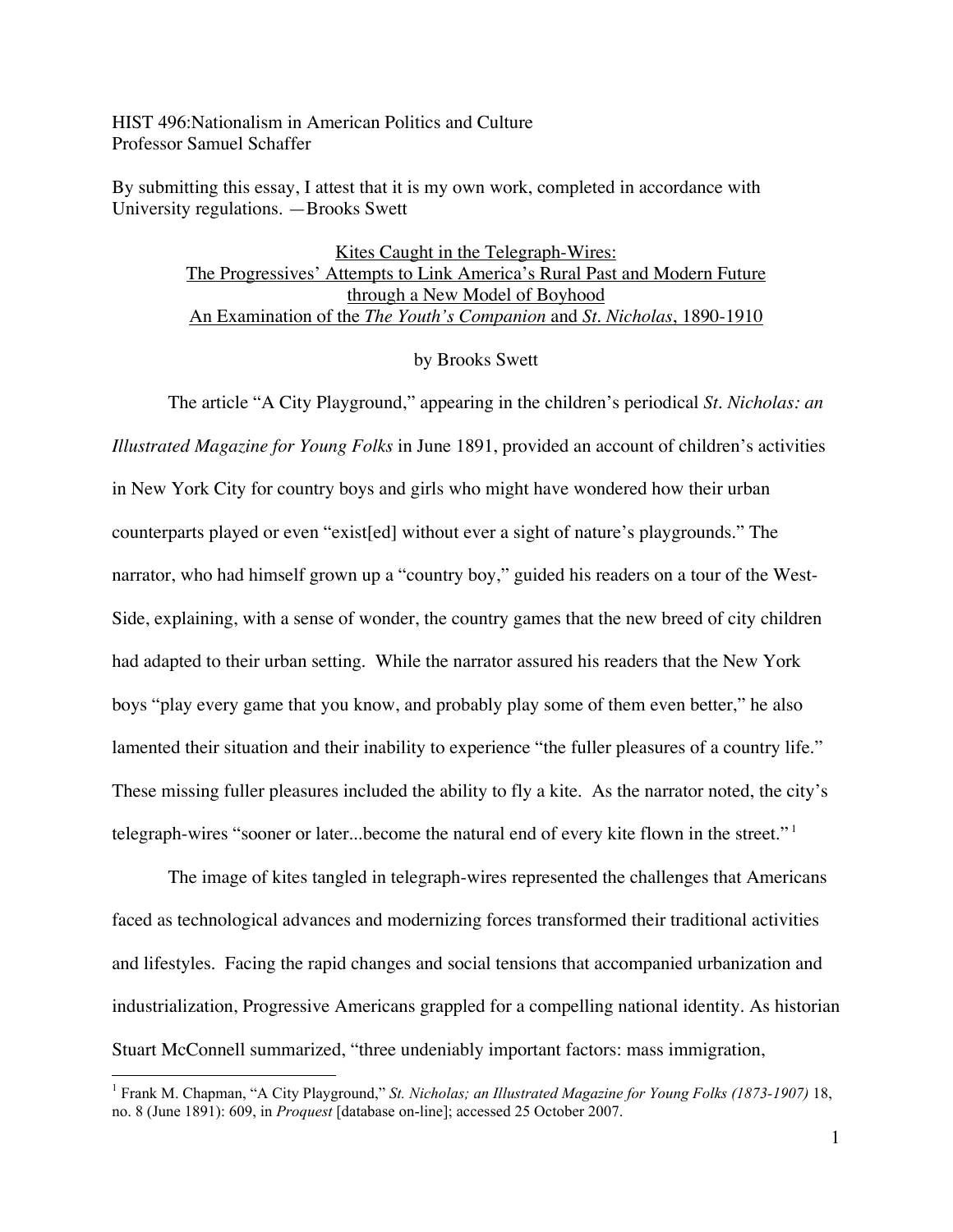industrial unrest, and the Spanish-American War" contributed to a wave of overt and ritualized nationalism during the 1890s.<sup>2</sup> Reformers educated schoolchildren and assimilated immigrants, crusading for a "Flag Over Every School House" and the adoption of the Pledge of Allegiance, while national fairs racially justified America's role as an imperial power. Historians have devoted much attention to these explicit demonstrations of patriotic fervor and conceptions of American dominance.<sup>3</sup>

However, a more subtle form of nationalism also developed – one that reflected the Progressives' nostalgia, anxieties, and aspirations as they watched the America of their childhoods giving way to a new and less controlled society. Evident in the literature of contemporary children's periodicals, this more nuanced nationalist vision reflected the Progressives' attempts to incorporate the values that had defined their shared rural past within America's imminent modern and metropolitan future. In their efforts to link these two visions of America, the Progressives turned to the next generation.<sup>4</sup> They identified the American boy as a

 <sup>2</sup> Stuart McConnell, "Reading the Flag: <sup>A</sup> Reconsideration of the Patriotic Cults of the 1890s" in *Bonds of Affections: Americans Define their Patriotism*, ed. by John Bodnar (Princeton, N.J.: Princeton University Press, 1996), 103.<br> $3$  A wide array of historical studies have examined explicit expressions of American nationalism during the

Progressive Era. These include Maldwyn Allen Jones' *American Immigration* and Desmond King's *Making Americans: Immigration, Race, and the Origins of the Diverse Democracy*, which respectively analyze the role of growing American nationalism and efforts to promote an "American race" in assimilating immigrants. Richard J. Ellis' To the Flag: the Unlikely History of the Pledge of Allegiance and Cecilia O'Leary's To Die For: The Paradox *of American Patriotism* consider overt efforts to promote American nationalism through the curriculums and activities in public schools. The literature of the Spanish-American War, including Paul T. Mccartney's *Power and Progress: American National Identity, the War of 1898, and the Rise of American Nationalism* and Philip Sheldon Foner's *The Spanish-Cuban-American War and the Birth of American Nationalism, 1895-1902*, analyzes the manifestations of American nationalism in the country's foreign policy. Richard Rydell's *All the World's a Fair* provides an account of the racism that underpinned these imperialist expressions of American nationalism. While various historians have studied the role of children during the Progressive Era, few have approached the subject through examining youths' periodicals. Historian David I. Macleod, who has written extensively about children in Progressive Era homes, provides an overview of the changes in family structures and dynamics as well as in adults' perceptions of youth in *The Age of the Child: Children in America 1890-1920.* More narrowly focused on boys' experiences, his earlier book *Building Character in the American Boy: The Boy Scouts, YMCA, and Their Forerunners, 1870-1920* describes the crisis of masculinity that accompanied urbanization and analyzes the Progressives' responses and limited success through character-building agencies. Writer Anne Scott MacLeod examines specific children's novels from the Progressive Era in her book *American Childhood: Essays on Children's Literature of the Nineteenth and Twentieth Centuries*. While both David I. Macleod and Anne MacLeod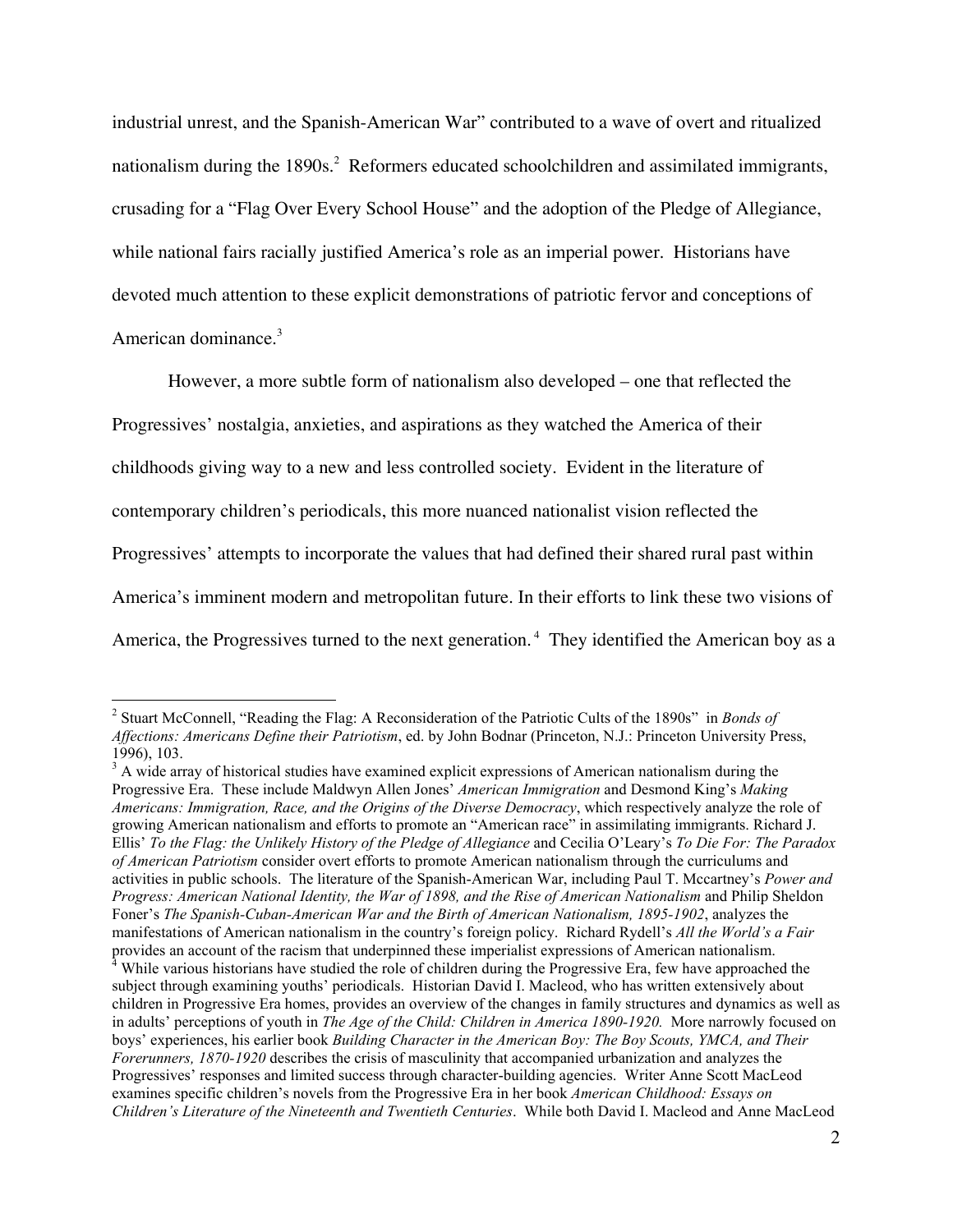bridge between their nation's past and future. Amidst new degrading urban influences, boys might serve as bastions of the values country life and agricultural labor had traditionally instilled, including resourcefulness, patriotism, and physical prowess, while also acting as promising agents in the world of business and technology. The constructions of boyhood appearing between 1890 and 1910 in the stories and articles of the two most prominent family periodicals, *The Youth's Companion* and *St. Nicholas*, reflected Progressives' efforts to form a composite nationalism by molding their sons to preserve the past even as they embraced the future. This composite nationalism would combine the best attributes inspired by the America of the Progressives' childhoods with the possibilities of their sons' futures. As the New York boys in the article "A City Playground" sought to adapt traditional games and toys to city streets, Progressives aimed to transport the defining principles of rural America to the nation's emerging urban society. The kites in the telegraph-wires then represented not only the challenges posed by modernization but also the convergence of two nationalist visions in the lives of American boys.

 The concept of boyhood assumed a new importance not only as central to the Progressives' nationalist vision but also as representative of the nation's position in its history and international affairs. By 1890, having survived a civil war and celebrated their centennial, Americans had developed a shared history. As their nation approached full maturity, they hoped to maintain this relatively new but precious past even as they asserted themselves as a modern

 $\overline{a}$ 

note the Progressives' desire to escape or allay the conditions of modern urban life through specific instiutions and novels, these historians do not fully address the reformers' excitement about the future and the more nuanced character they therefore promoted for American boys, as evident in the popular periodicals of the time.

Surprisingly, few extensive historical studies of these periodicals exist. The collection of essays *St. Nicholas and Mary Mapes Dodge* examines mainly the magazine's founding and specific features, while *To the Flag: the Unlikely History of the Pledge of Allegiance* describes the overt nationalism *The Youth's Companion* promoted through its flag campaign and Columbus Day rituals. Only historian Fred Erisman's essay "The Utopia of *St. Nicholas*: The Present as Prologue," included in *St. Nicholas and Mary Mapes Dodge*, begins to explore the significance of what he deems the magazine's "presentation of the compatibility of the modern world and traditional values" (196). However, his essay focuses on the Progressives' utopian vision inherent in this "presentation of compatibility" but does not address their efforts to mold the next generation, especially males, so as to realize this compatibility in the nation's future.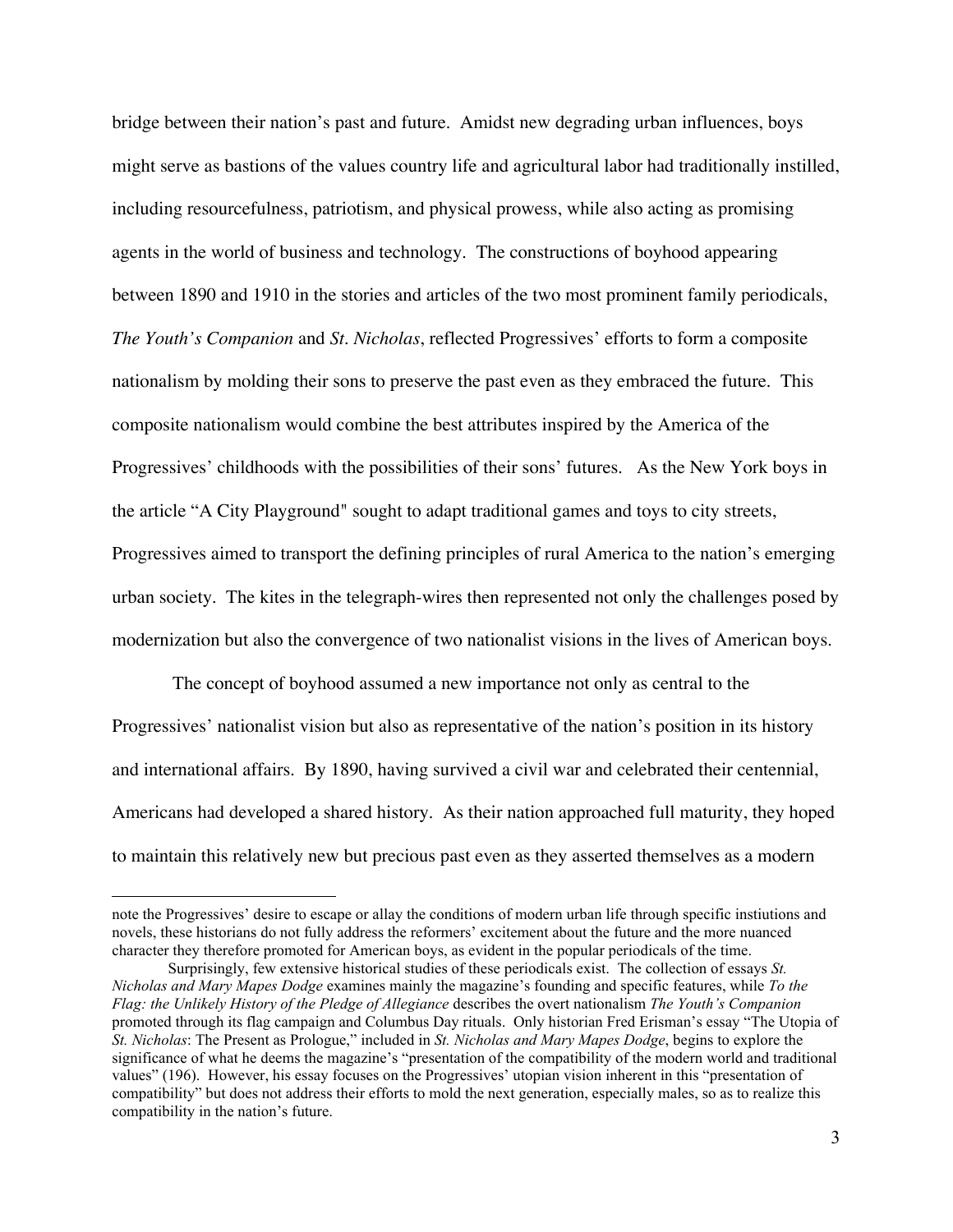imperial power. The Progressives hoped to guide their nation through these formative years and rites of passage by molding their sons in their transitions from boyhood to manhood. In trying to direct both their country and sons to maturity, the Progressives attempted to exercise control within their families as well as across their nation.

# **I. Past Ideals and Modern Realities: Background on the Goals and Methods of** *The Youth's Companion* **and** *St. Nicholas*

The goals and methods of both *The Youth's Companion* and *St. Nicholas* embodied the convergence of the visions of America's past and future that their literature sought to reconcile in the characters of American boys. *The Youth's Companion* aimed to render patriotism compatible with the modern American business world. As it spearheaded the Flag Over Every Schoolhouse campaign, the magazine developed a patriotism that inspired a traditional morality and love of country among young readers even as it launched them into modern commercial interactions. The editors of *St. Nicholas* similarly sought to preserve traditional values within a modern America. Mary Mapes Dodge, the founder of *St. Nicholas*, hoped to offer models of the ideal rural childhood while also addressing topics such as urban life and new technology to prepare readers for the realities they would face in the America that was emerging during the Progressive Era.

*The Youth's Companion* aimed to preserve and market the moral tradition of American patriotism by educating young readers and mobilizing them as commercial agents. As historian R. Gordon Kelly noted, since the periodical's founding in 1827, *The Youth's Companion* had sought to provide "wholesome entertainment for children of democracy." It never included references to tobacco or alcohol and heralded a devotion "'to Piety, Morality, Brotherly Love.

4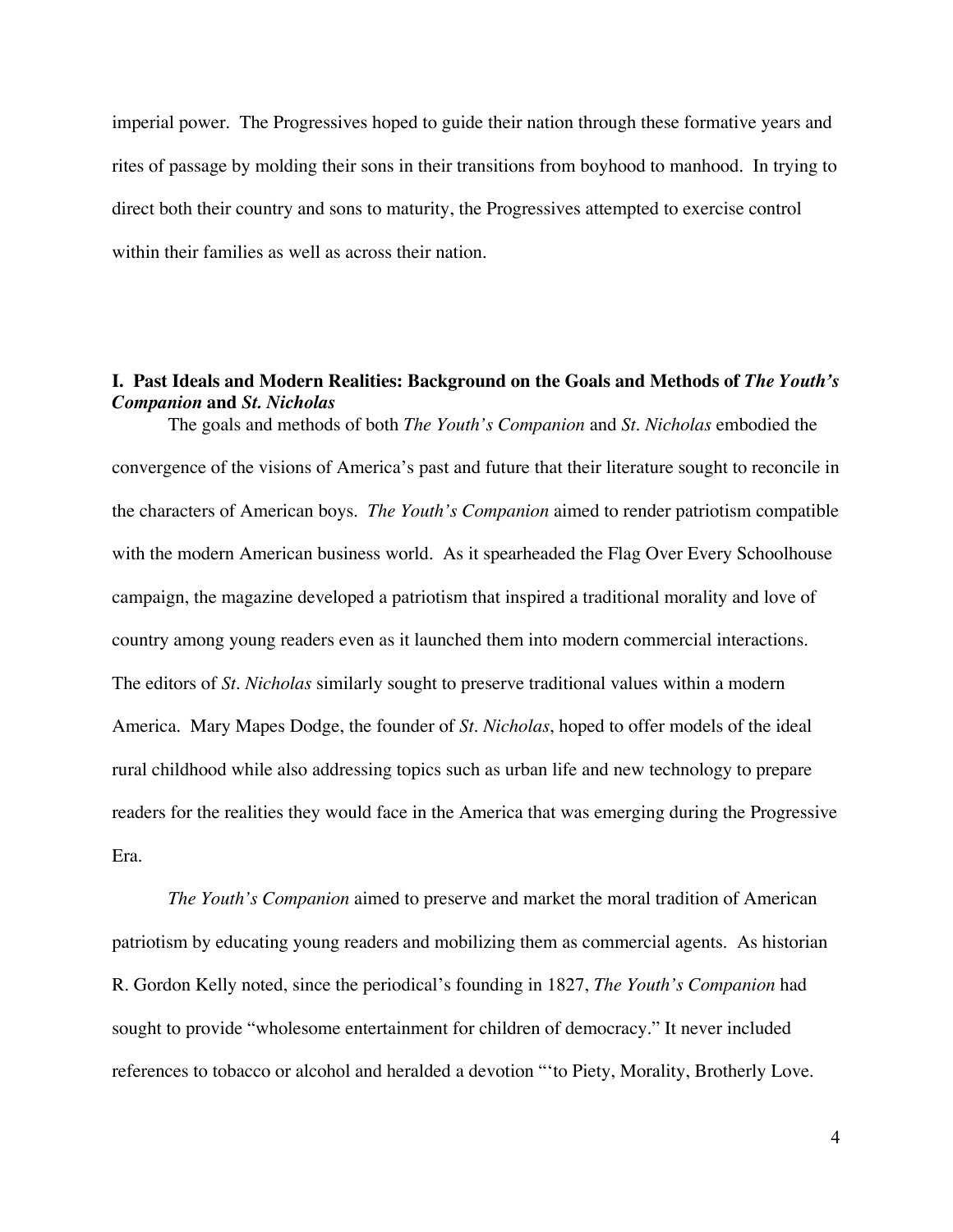No Sectarianism, no controversy."<sup>5</sup> The Youth's Companion maintained a commitment to American values that could be traced back as far as the first Puritan settlers.

As the periodical invented new patriotic rituals to promote these traditional values, *The Youth's Companion* drew young readers into the modern marketing world. The periodical mobilized children and young adults as sales representatives in its efforts to encourage the patriotic surge of the 1890s. In attempting to popularize its program for Columbus Day celebrations and the new Pledge of Allegiance, *The Youth's Companion* encouraged students to advertise to their teachers and solicit subscriptions among family and friends.<sup>6</sup> Readers received premium prizes corresponding in value to the number of new subscribers they recruited. A special issue called the "Premium List" regaled readers with the wide variety of premiums they might earn and instructed them in sales techniques, advising them to tell potential subscribers about special promotions.<sup>7</sup> The periodical enlisted its readers as commercial agents not only to publicize its new patriotic rituals but also to revive the conventional symbol of the flag. Enterprising students could write to *The Youth's Companion* to receive one hundred cards reading, "This certificate entitles the holder to a share in the patriotic influence of the school flag."<sup>8</sup> Selling these for ten cents each, they would raise the necessary funds to purchase a flag to fly over their school. Through the premium and certificate programs, *The Youth's Companion*  capitalized on and further encouraged children's involvement in a modern consumer culture, even while maintaining its commitment to patriotism and wholesome education.

 <sup>5</sup> Matthew Hill and Ingrid Satelmajer, "Introduction to *The Youth's Companion"*; available from http://www.wam.umd.edu/~redman/ed/edcompframes.htm; accessed 4 September 2007.

<sup>&</sup>lt;sup>6</sup> "Advertisement 1," *The Youth's Companion (1827-1929)* 65, no. 21 (May 26, 1892): 296.<br><sup>7</sup> "Advertisement 6," *The Youth's Companion (1827-1929)* 65, no. 43 (October 27, 1892): 530.<br><sup>8</sup> "Advertisement 5," *The Youth's*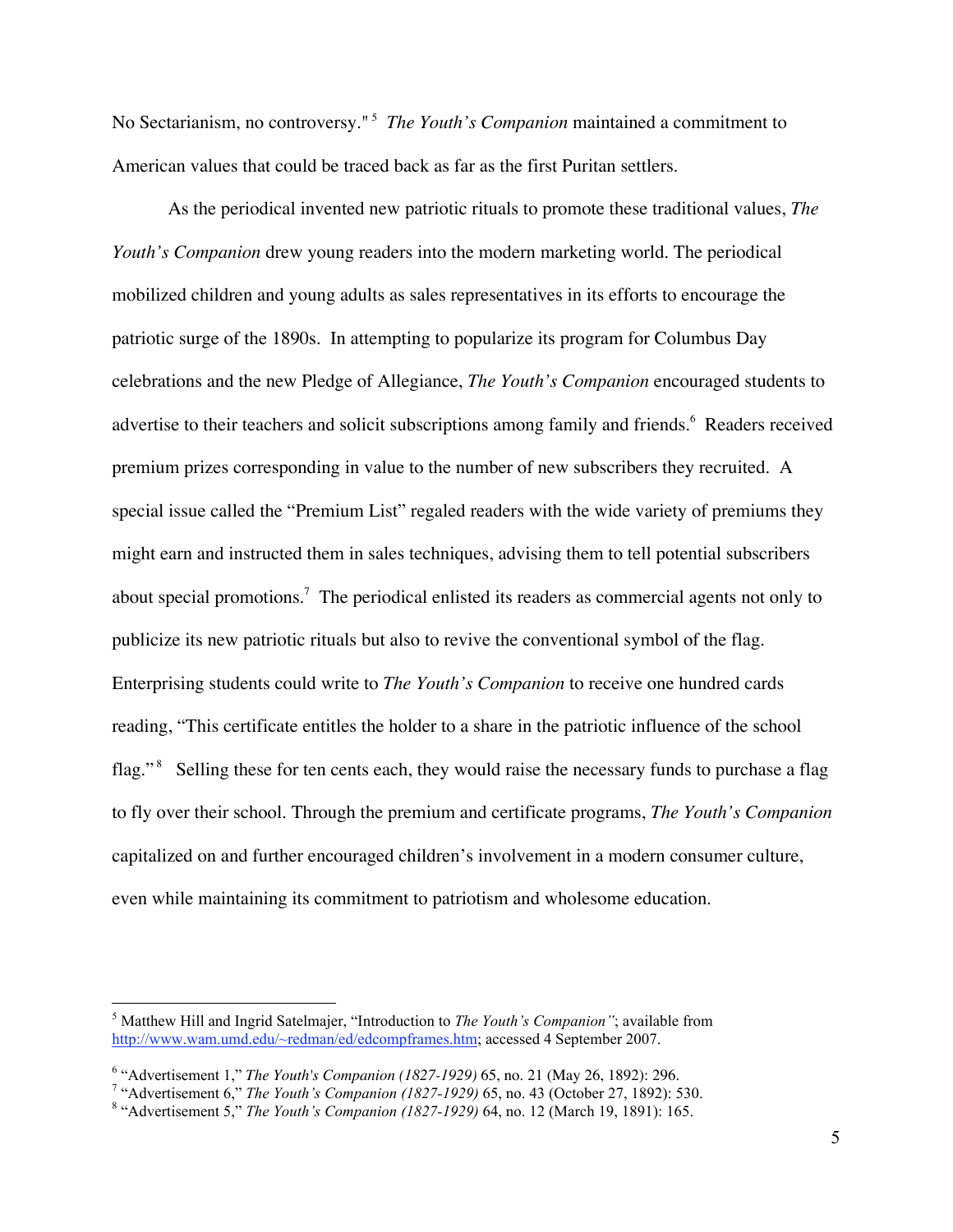As *The Youth's Companion* involved its young audience in attempts to adapt traditional values and American patriotism to a modern commercial culture, *St. Nicholas* also sought to reconcile America's past ideals and modern realities. The original goals *St. Nicholas* founder and editor Mary Mapes Dodge set forth included both "To give [readers] examples of the finest types of boyhood and girlhood" and "To prepare boys and girls for life as it is. To stimulate their ambitions – but along normally progressive lines."9 In the essay "Children's Magazines," Dodge expressed the tension between the roles children's literature played in both addressing realities and facilitating escapism. She noted:

In a word, pleasant, breezy things may linger and turn themselves this way and that. Harsh, cruel facts – if they come, and sometimes it is important that they should – must march forward boldly, say what they have to say, and go. The ideal child's magazine, we must remember, is a pleasure-ground where butterflies flit gaily [sic] hither and thither.<sup>10</sup>

Dodge hoped that a magazine of quality literature and illustrations would offer young readers the bucolic pleasure-ground and sense of community that they might lack in American cities. Consistent with the goals behind the patriotic campaigns of *The Youth's Companion* and the founding of *St. Nicholas*, both the literature and non-fiction in these periodicals promoted traditional ideals among young American readers, particularly boys, while also embracing modern possibilities and recognizing new realities. Depicting a vision of a future in which Americans might balance such a commitment to the past and acceptance of modernity, the Progressives revealed their anxieties as well as their anticipation at the prospect and reality of a modernized nation.

<sup>&</sup>lt;sup>9</sup> Harriet Quimby, "Periodicals for Children: A Selection," *The Serials Librarian* 5, no. 3 (Spring 1981): 73.<br><sup>10</sup> Marv Manes Dodge, "Children's Magazines," *Scribner's Monthly* (July 1873) as found in *St. Nicholas an Mapes Dodge*, ed. by Susan R. Gannon, Suzanne Rahn, and Ruth Anne Thompson (Jefferson, NC: McFarland & Co., Inc., Publishers, 2004), 17.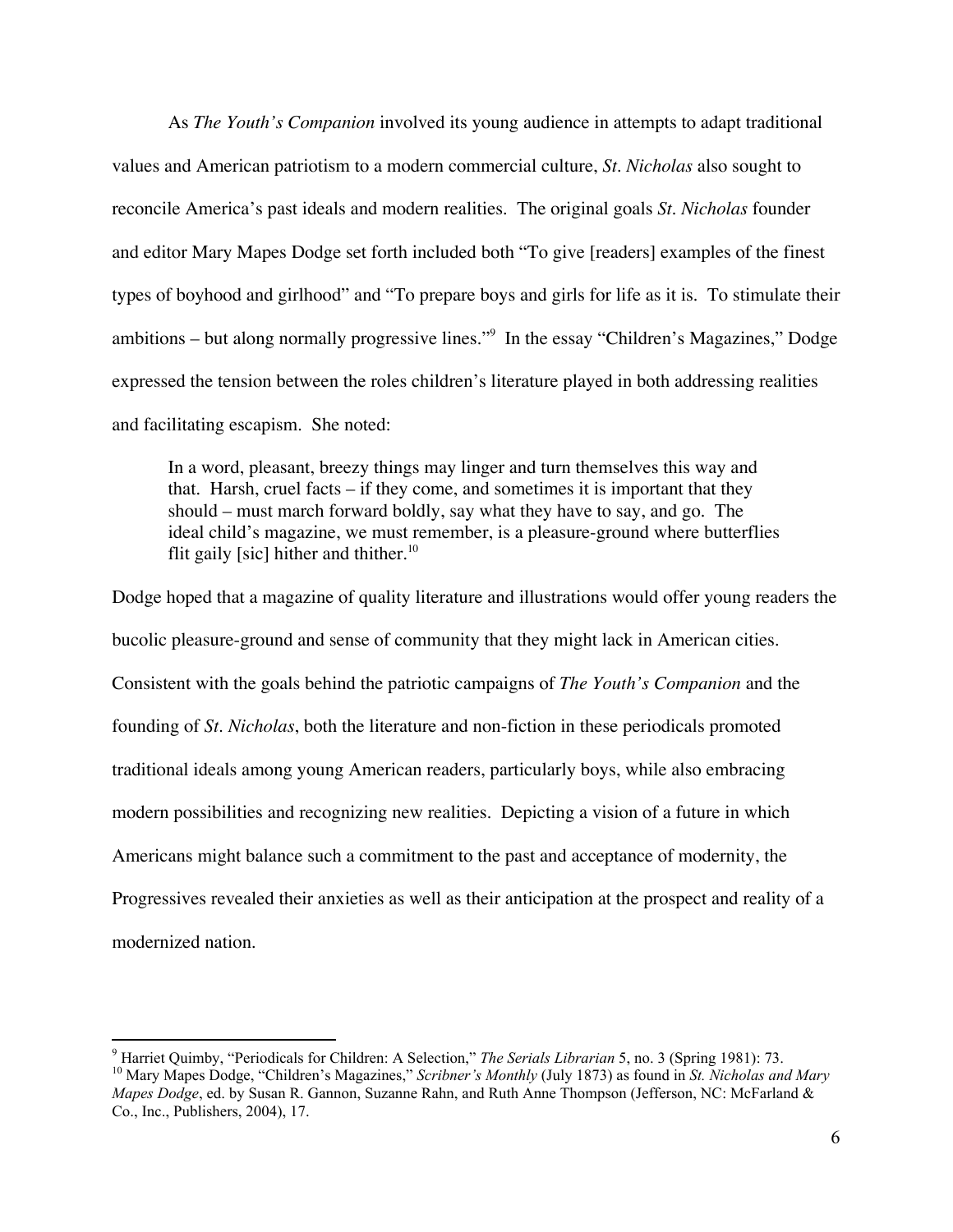**II. A Substitute for the Woodpile: Preserving America's Rural Past by Molding American Boys**

Among these many anxieties riddling Progressive reformists around the turn of the twentieth century was the fear that Americans living in the rapidly emerging urban nation would forget the qualities that a rural lifestyle had inspired in earlier generations. Progressives expressed alarm at the unhealthful influences plaguing cities and a nostalgia for the America of their childhoods. Articles in *The Youth's Companion* and *St. Nicholas* reflected these reactions and the ensuing efforts to mold American boys so they would retain the character that Progressives believed the nation's rural past had once produced. Stories, especially those about famous men's boyhoods, provided the rising generation with models of diligence, resourcefulness, patriotism, and service and emphasized the importance of connections to the nation's past. Even as the Progressives confidently promoted these traits through literary and historical examples, however, they acknowledged the challenges of new urban environments. They grappled for more effective and active ways to ensure that American boys would retain the qualities that they attributed to their past and identified as the foundation of the American character.

As industrialization generated the rapid growth of cities across the nation, Progressives decried the harmful influences assailing the national character in urban America. As historian David I. Macleod noted, urbanization prompted particular concern for young boys' physical and moral health. Macleod argued that at the turn of the century "the conditions of the middle- class urban boyhood – sedentary pursuits, pervasive feminine influences, and prolonged dependency – also raised widespread fears that the boys were growing up weak in physique and will power."<sup>11</sup> *The Youth's Companion* voiced the Progressives' alarm. The 1891 article "City Growth"

 <sup>11</sup> David Macleod, "Act Your Age: Boyhood, Adolescence, and the Rise of the Boy Scouts of America," *Journal of Social History* 16, no. 2 (Winter 1982): 3.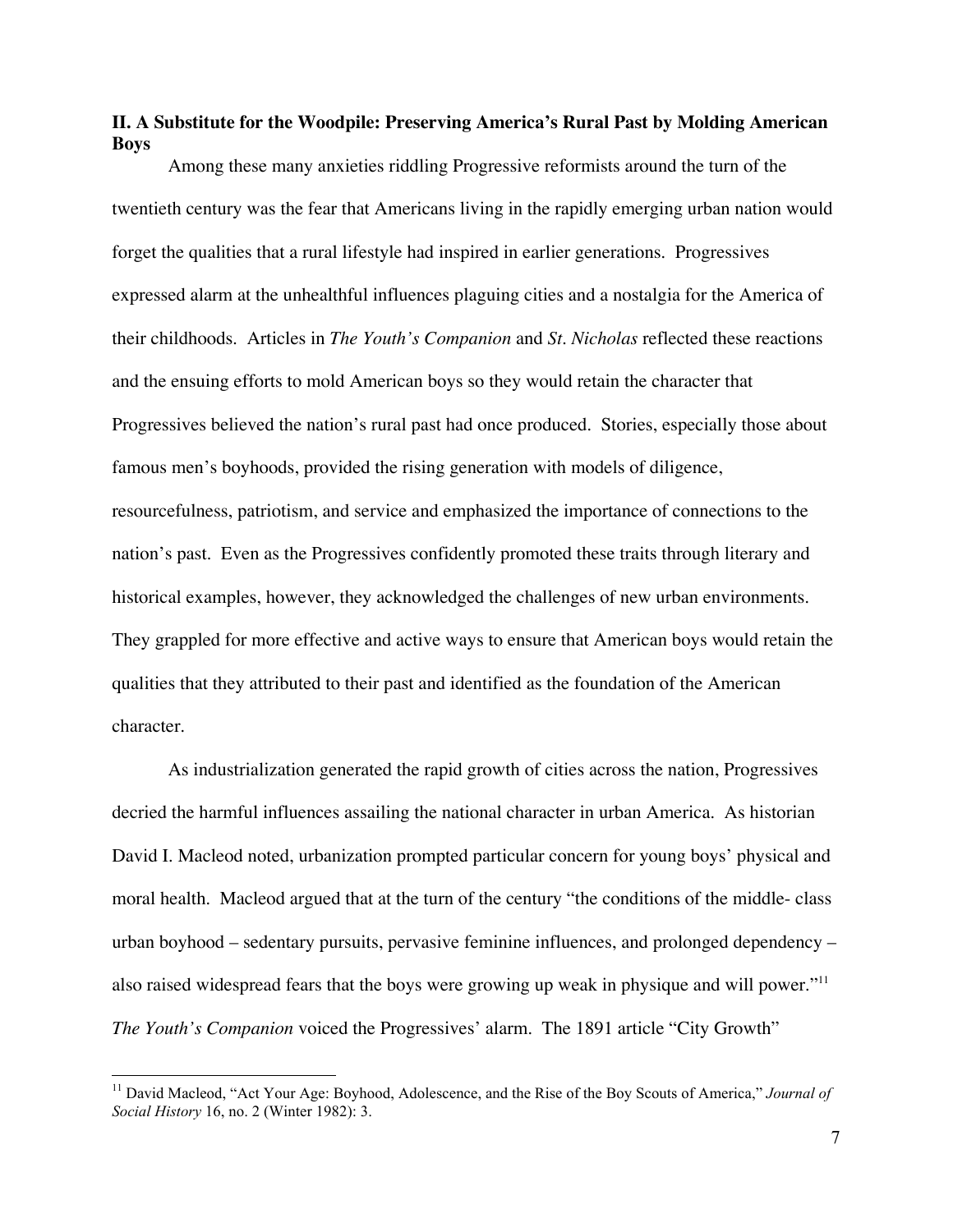described the urbanization reflected in census statistics as "deplorable" and noted the accompanying increase in "the ill-health, evil, and unhappiness which almost invariably attend the massing of great numbers of people upon a small area." The author cited statistics about population density and concentration of police officers to prove the extent of misery and immorality Americans found upon "exchanging the comparative physical and moral health of the country." 12 Several years later, the article "The City and Country Club" reflected the same concerns with urban America in its account of city resident Mr. Wells' retreat to his country roots when "his health required that he should leave his business for a month."13 Progressives viewed the emerging urban America as a hotbed of physical and emotional degradation, to which boys were particularly vulnerable and from which Mr. Wells wisely sought respite.

The Progressives' alarm at the degrading forces boys faced in the new urban America heightened their nostalgia for their own rural childhoods. The same article about Mr. Wells described him as "a city man who used to be a country boy and, as he says, has 'never got over it.'"<sup>14</sup> Many American men of the Progressive Era, including the authors published in youths' periodicals, shared Mr. Wells' sentiment. One *St. Nicholas* writer, dispatched to the country to research a feature on big game hunting, observed that "every natural, healthy boy" maintains an appetite for outdoors exploration. The author then noted the same boyish impulses among adult males and conveyed his generation's romanticized longing for adventures in the wilderness, noting, "if you come to know the most sedate and busiest men, underneath their gray hairs you will discover that they often think of how they would have enjoyed seeing new countries,

<sup>&</sup>lt;sup>12</sup> "City Growth," *The Youth's Companion (1827-1929)* 64, no. 38, (September 17, 1891): 496.<br><sup>13</sup> Walter Leon Sawyer, "The City and Country Club," *The Youth's Companion (1827-1929)* 80, no. 32 (August 9, 1906): III. <sup>14</sup> Sawyer, "The City and Country Club," *The Youth's Companion.*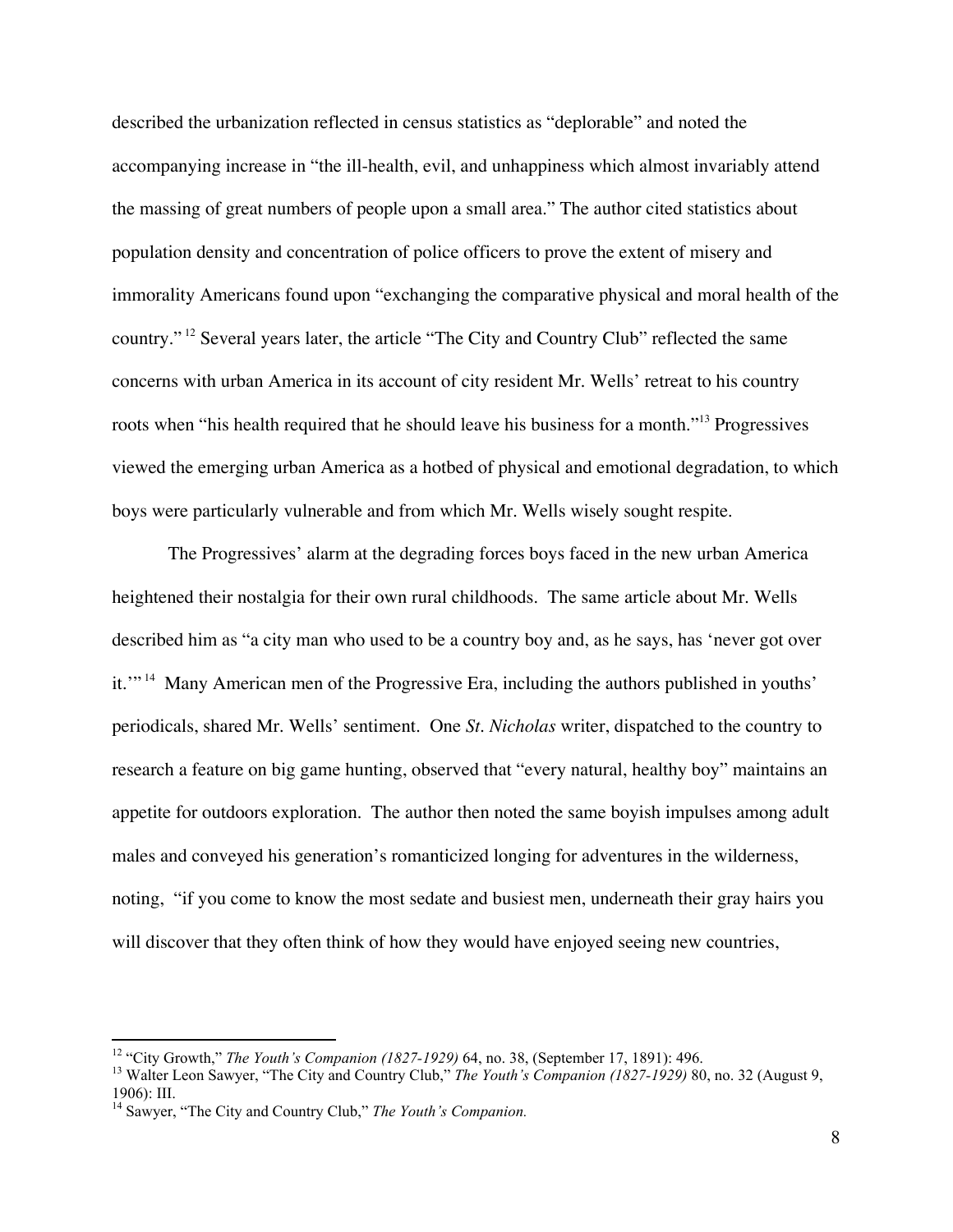hunting wild animals, and fishing in rivers where great fish are swarming." 15As they looked back on the possibilities of their childhoods, these wistful men idealized rural areas as the perfect settings for boyhood pursuits. The decline of rural America thereby intensified their generation's sense of loss of boyhood freedom.

With a similarly heightened nostalgia, the authors of two *St. Nicholas* articles reminisced and revived their emotional attachment to the rural communities of their childhoods. In "A City Playground" the author identified himself as once "a country boy" when he acknowledged his hesitation to admit that city boys had surpassed their country counterparts' abilities in baseball.<sup>16</sup> In another *St. Nicholas* article "Our Secret Society," the author provided an account of his boyhood games in which he identified his companions through the professions they pursued as adults. The piece opened with the line, "the Judge of Probate was playing leap-frog with the Specialist in Diseases of the Eye, in front of our little hidden Hut, while the Bank Director and the President of the Gas Company were scouting in the dense woods to guard against surprise from imaginary Indians." This technique of injecting the present into the past conveyed the author's acute and bittersweet nostalgia for his country childhood. He also more directly bemoaned the present, noting, "The president of the gas company, once so full of frolic and fancy, is now one of the most preoccupied and even mournful-looking men in town; and the Bank Director has fallen a prey to dividends and coupons." The author and his boyhood friends now found themselves trapped in the modern business world, far removed from the "dense woods" and other rural settings of their boyhood antics.<sup>17</sup> However, the Progressives

 <sup>15</sup> Julian Ralph, "Plain Truths About Hunting," *St. Nicholas: an Illustrated Magazine for Young Folks (1873-1907)* 18, no. 10 (August 1891): 755.

<sup>&</sup>lt;sup>16</sup> Chapman, "A City Playground," St. Nicholas.<br><sup>17</sup> George Parsons Lathrop, "Our Secret Society," St. Nicholas: an Illustrated Magazine for Young Folks (1873-*1907)* 23, no. 2 (December 1895):140.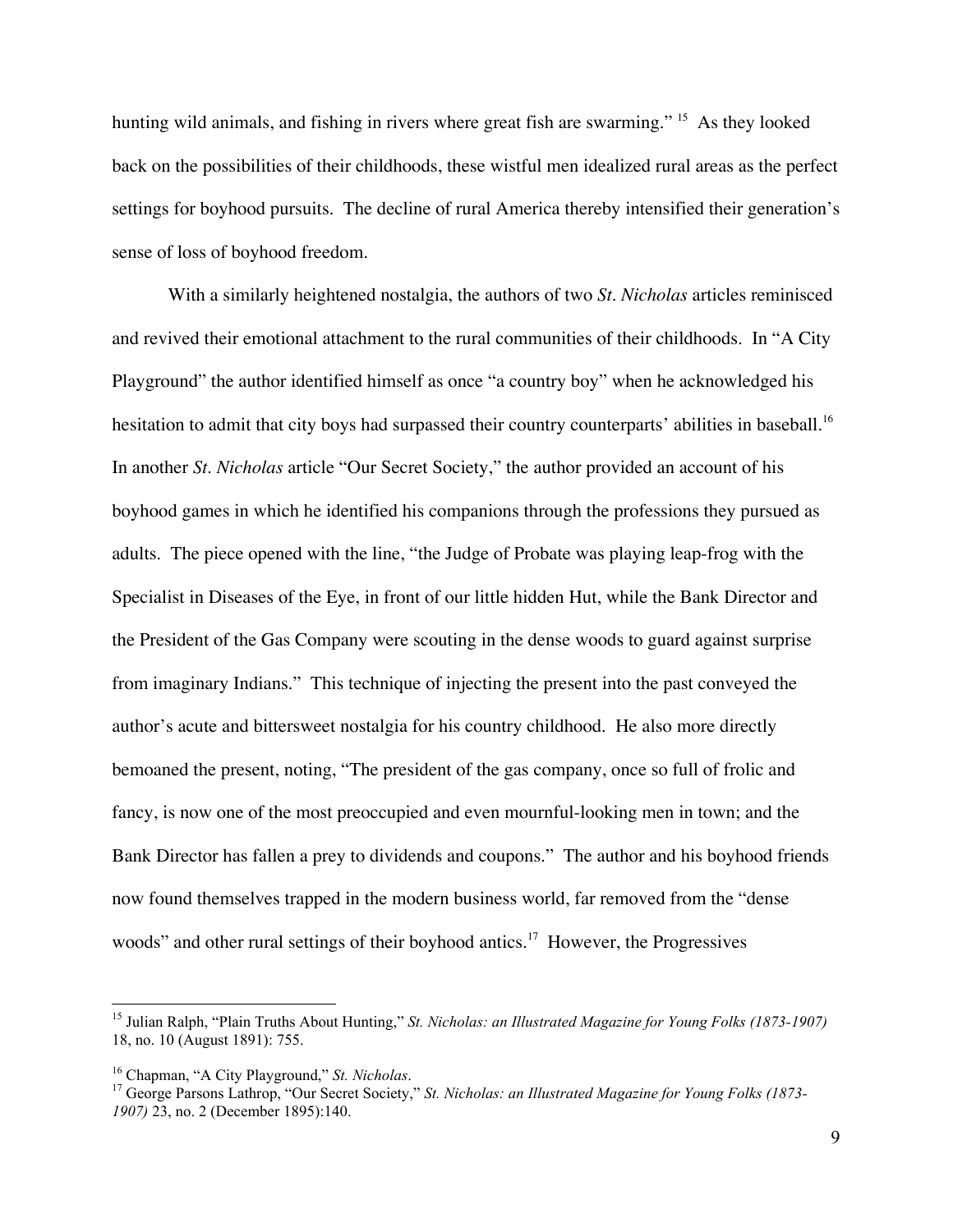experienced this natural transition from games to business with a more acute sense of nostalgia as they also watched the rural America of their fond boyhood days recede before the forces of urbanization.

As the Progressives' alarm and nostalgia drove them to action, they sought to provide young readers with models of diligence, vigor, and service so that their sons would preserve the qualities that they believed rural America had instilled in earlier generations. *St. Nicholas*  printed accounts of the boyhoods of great historical figures, praising their discipline and energy as youths and emphasizing the importance of character formation from an early age. The profile "The Boyhood of Michael Angelo" told young readers that the artist had "from the outset…pursued his studies, as well as the apprentice work assigned to him, with the utmost earnestness and activity." In extolling Michael Angelo's precision, the author offered another lesson in the value of diligence with his conclusion that "Behind every work of genius, whether book, picture, or engine, is an amount of labor and pains – yes, and of *pain* – that would have frightened off a weak spirit."18 Another article "The Boyhood of Edison" admired the inventor's similar unrelenting discipline, which he developed at a young age and thus naturally retained in his later life. According to the author, "there was no confounding young Edison with a mollycoddle," and the "determination, industry, perseverance, honesty, and temperate habits of his boyhood followed him into manhood."<sup>19</sup>

Another historical piece in *St. Nicholas*, "Elizabethan Boys," provided models of patriotism as well as diligence, vigor, and service and directly expressed the Progressives'

 $\overline{a}$ 

<sup>18</sup> Alexander Black, "The Boyhood of Michael Angelo," *St. Nicholas: an Illustrated Magazine for Young Folks (1873-1907)* 18, no. 3 (January 1891): 217.

<sup>19</sup> Linda Rose McCabe, "The Boyhood of Edison," *St. Nicholas: an Illustrated Magazine for Young Folks (1873- 1907)* 20, no. 10 (August 1893): 761.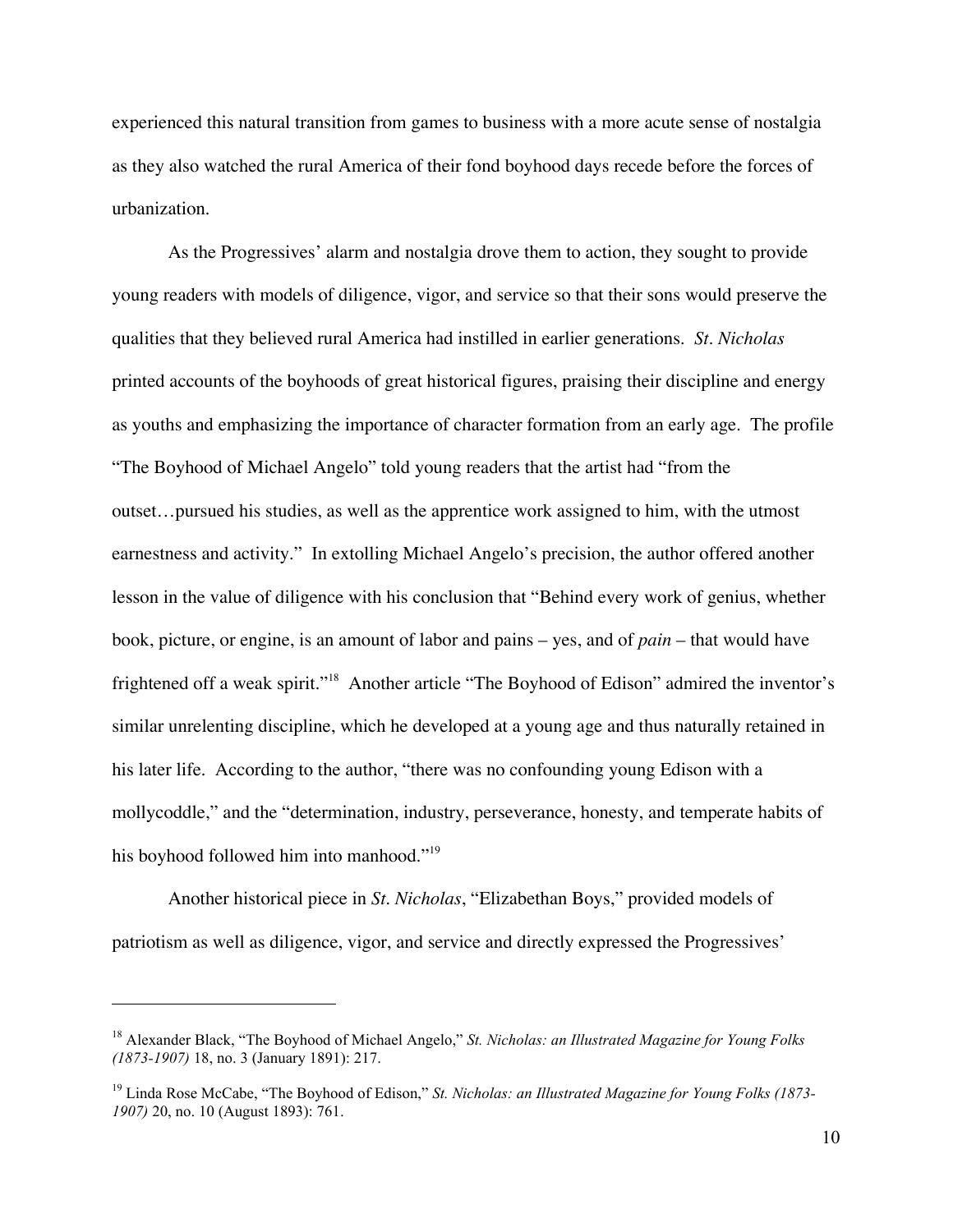preoccupation with developing examples of character to inspire young men. The article admired how Elizabethan boys, "kept so sternly and taught so well, blossomed so early into the flower of noble manhood." They developed into men who glorified their nation and era through their accomplishments. The article cited one writer from the Elizabethan period who had argued that if sons received proper parental guidance, they "'proved good members of their commonwealthe and countrie.'" As upstanding English citizens, the Elizabethan men not only had "studied hard and been trained severely" but also had grown eager to serve their country after hearing stories of British military escapades. Learning about the value of unwavering patriotism under the most adverse conditions, young men heard tales "from the Low Countries, where some of the best blood in England was fighting – stories of persecution and cruelty and wrong, of steadfast resistance, unflinching bravery, and patriotism." Esteeming this resilient and energetic patriotism, the article rhetorically asked, "Did [the Elizabethan boy] not resolve to die at his own threshold, if need were, fighting for his own people, and grow a man in thought and purpose, in the resolve?" At home in England, the Elizabethan boys observed how their country benefited from men's military sacrifice and patriotic fervor abroad. As the article noted, "England had never been so prosperous, never advanced so rapidly in comfort and even luxury." In analyzing this thriving nation, the author speculated as to the influences that contributed to the strong Elizabethan male character, commenting, "One would like to know just what made them what they were; what futures they planned and dreamed through the long days of childhood; what they heard and saw in the talk and example of the men about them – ever the thing that most influences a boy." This passage reflected the self-conscious nature of Progressives' attempts to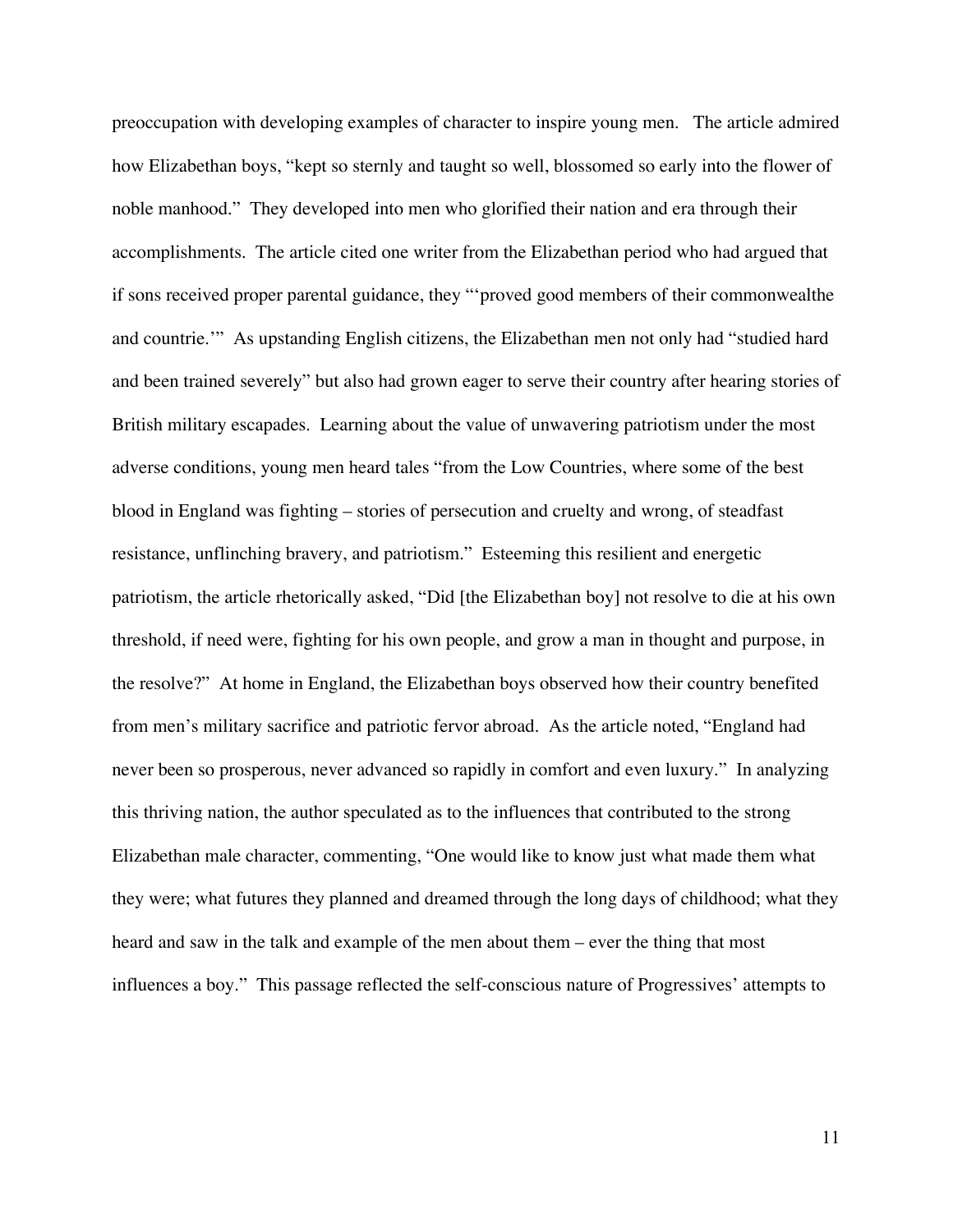develop models of character that would inspire traditional values, especially patriotic service, among American boys.<sup>20</sup>

In these efforts to preserve traditional qualities among American boys, the Progressives not only taught through examples but also encouraged ties to the past. The article "How Patriot Decorated" in *The Youth's Companion* praised the resourceful patriotism of boys in a western town, called Patriot, as they forged a connection to their nation's history. A new town, Patriot had not existed during the Civil War and had no graves of veterans for residents to decorate in honor of Decoration Day. The adults' aphoristic speeches to mark the holiday did not satisfy the boys of Patriot, who preferred a more active form of patriotism. As Wally Clincher declared to a gathered "squad" of boys, "It's well enough for the old folks to get up a celebration and talk big…but what Patriot needs is to do something." Wally and the others then decided to "decorate" the poor old maid of the town, who, having lost two brothers and a lover in the fight for the Union, represented Patriot's "one war relic." The boys rallied the town to provide her with a new shed and food. This story reflected the Progressives' belief that identifying and cultivating a connection to the nation's past would foster traditional qualities among American boys. As the boys strengthened their ties to America's history, they would learn through experience the importance of active patriotism, initiative, and industry and gain a sense of national tradition. This development of a national memory would bolster the American character and allow citizens to display, through the act of commemoration, the same patriotic pride and commitment that Union soldiers had exhibited in military service. Noting the degree of patriotic fervor among the town residents, the article noted, "If there is any nation among the effete empires and kingdoms of the world that Uncle Sam can't whip with one hand tied behind him,

 <sup>20</sup> L. H. Sturdevant, "Elizabethan Boys," *St. Nicholas: an Illustrated Magazine for Young Folks (1873-1907)* 27, no. 3 (January 1900): 200.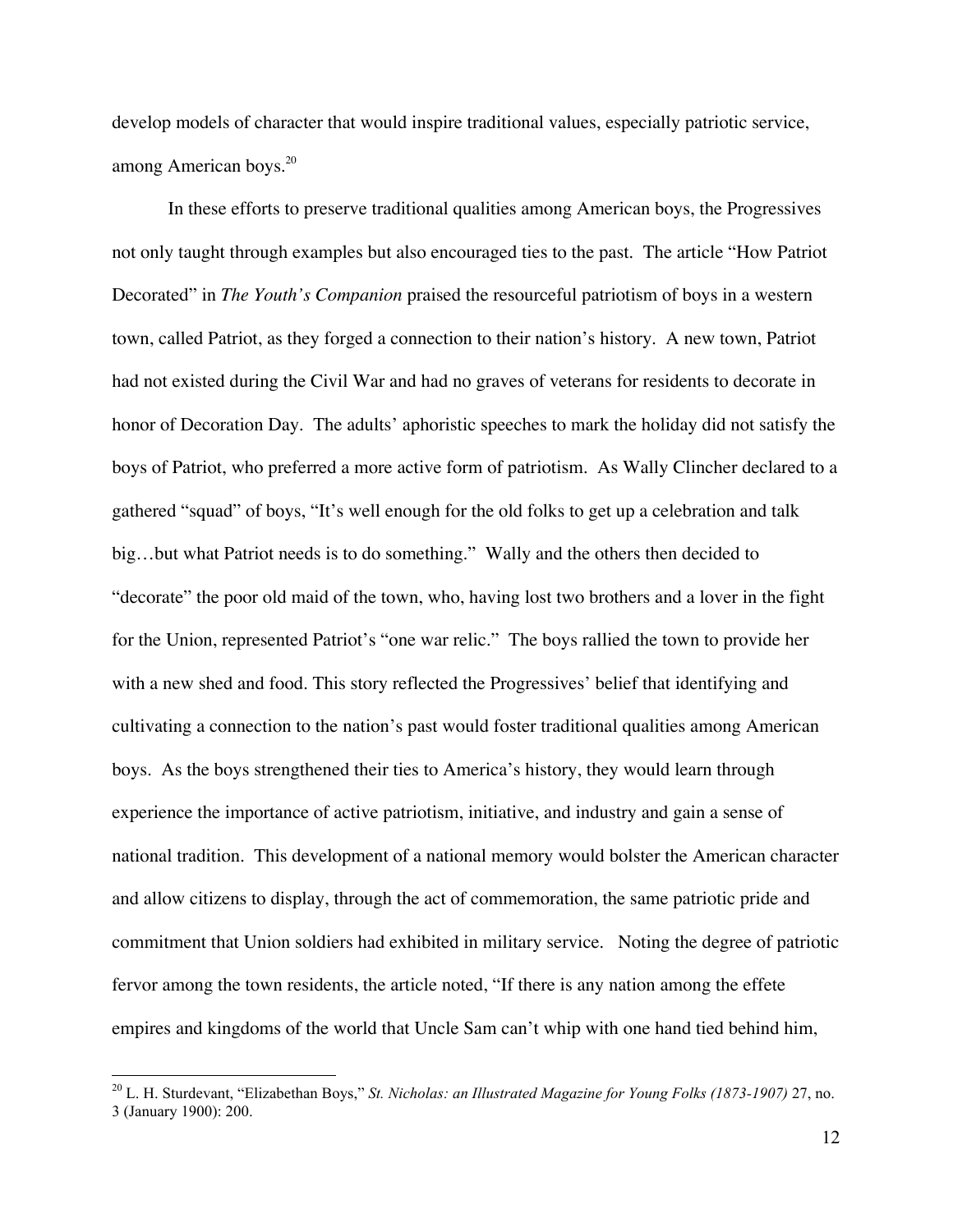Patriot would like you to name it." Further, to preserve the nation's prestige, "every man and boy, and some women, of Patriot would enlist in Uncle Sam's army." 21 The boys' efforts to associate themselves with the nation's past allowed Patriot's citizens to express and further cultivate this emerging national consciousness and American pride.

 Even as the Progressives promoted model characters and encouraged connections to the past, they grappled for more active and effective ways to inspire among the next generation the qualities that rural America had once instilled in young men. The Progressives observed that life in urban America did not involve the physical labor that had inspired discipline and character among traditional American country boys. Vast metropolises did not cultivate close-knit communities that would encourage the patriotic development of young residents. Further, urban America not only lacked a healthful lifestyle and community structure but also unleashed a host of new dangers to the national character. In the transformed American landscape and emerging urban nation, the Progressives knew that models of character and tradition would not suffice to mold the next generation. Healthy boys needed physical activity.

Articles in *The Youth's Companion* reflected the Progressives' recognition of these new difficulties in shaping American boys. The article "For Idle Hands to Do" lamented the inactivity of American boys. While the author contended that idleness afflicted both city and country boys, he connected the increase in boys' inoccupation with changes that had accompanied urbanization and industrialization, noting, "The coal-hod has supplanted the woodpile. In the end the boy sees through the device of trumped up-work, and runs away from it." The article considered the possible tasks that parents might assign their sons to fight the "loafing disease." With both alarm and a spirit of experimentation, the author concluded, "Every device

13

 <sup>21</sup> L.J. Bates, "How Patriot Decorated," *The Youth's Companion (1827-1929)* (May 28, 1896): 273.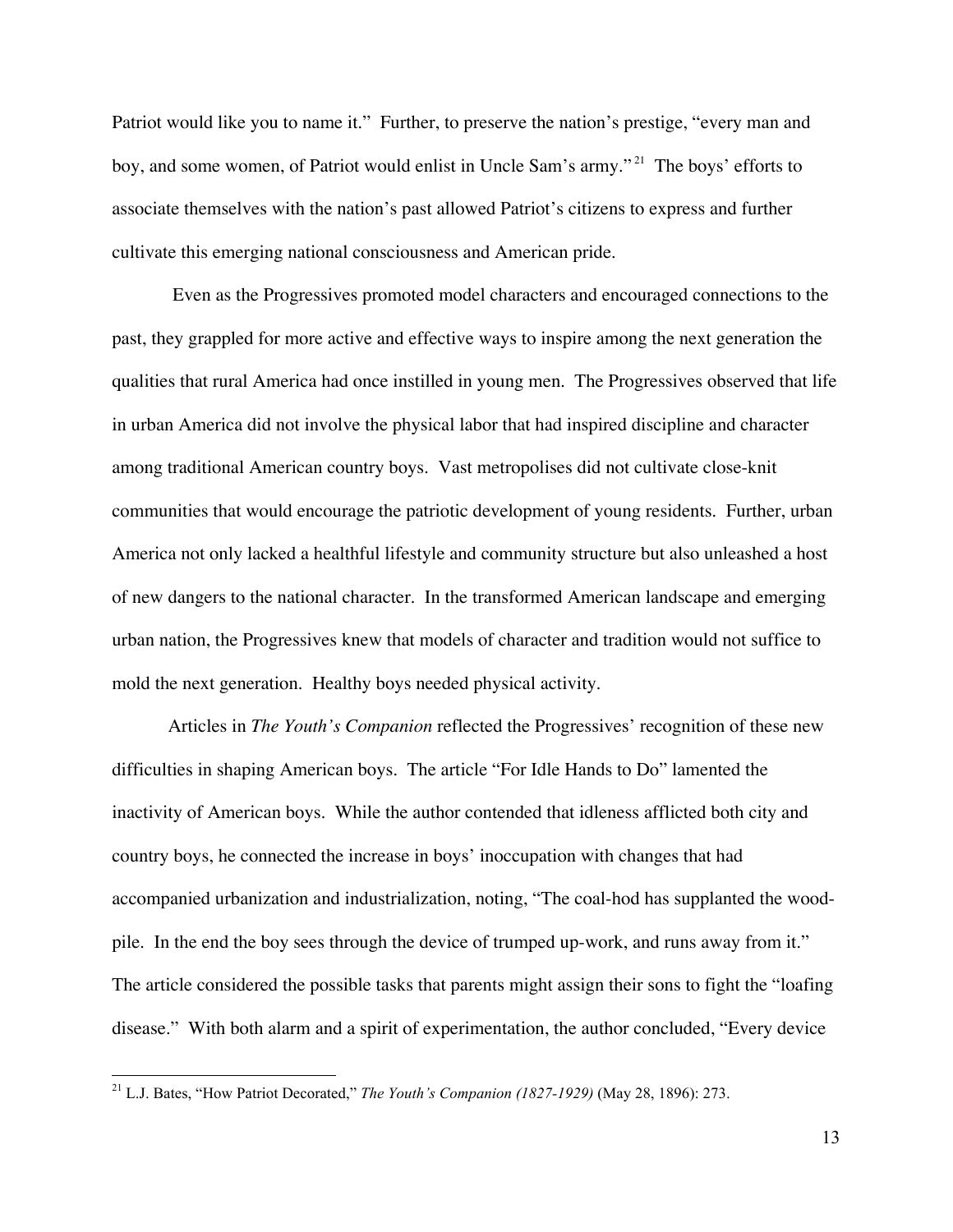is worth considering if it will erect one new barrier against the loafing habit – the destroyer of every manly virtue, from industry to self-respect."<sup>22</sup>

A few years later, the article "Sawing Wood," which reacted to a speech that had pronounced the task of sawing wood obsolete, similarly acknowledged the new obstacles to maintaining the national character and grappled for solutions. The speaker, who had "been brought up at the wood-pile," noted that his son could not receive the same upbringing because of the absence of wood in the cities. The article then described Progressives' more creative attempts to maintain the values this upbringing had inspired. Rather than building a new playground, one city had distributed wood and supplies for boys to saw. When the project proved too costly, the Progressives continued to search for other solutions because, as the article asserted, "So long have we associated the wood-pile with greatness that we wonder perplexedly what substitute the new days can offer for its salutary discipline. $123$ 

As Progressives experimented with various alternatives to the wood-pile, they remained optimistic. While they reacted to the emerging urban America with alarm and nostalgia and acknowledged the particular threats it posed to the national character, embodied in boys, they felt confident that they would succeed in preserving the values that had emerged from their rural past. As the author of "Sawing Wood" proclaimed:

Yet somehow, after all, we still seem to have men among us, and every emergency reveals its master, steady-handed, at the helm. What the future will substitute for the wood-pile none can yet foretell. It is ours, however, speeding the old with courage, to greet the new with cheerful hearts. The wood-pile has gone. Yet somehow "discipline must be maintained," and life will not fail to furnish the means. $24$ 

The Progressives felt not only the loss of the America of their boyhoods but also the possibility of the new nation their sons would enter. Even as the Progressives aimed to pass on traditional

<sup>&</sup>lt;sup>22</sup> "For Idle Hands to Do," *The Youth's Companion (1827-1929)* 29, no. 81 (July 18, 1907): 342.<br><sup>23</sup> "Sawing Wood," *The Youth's Companion (1827-1929)* 83, no. 14 (April 8, 1909): 172.<br><sup>24</sup> "Sawing Wood," *The Youth's C*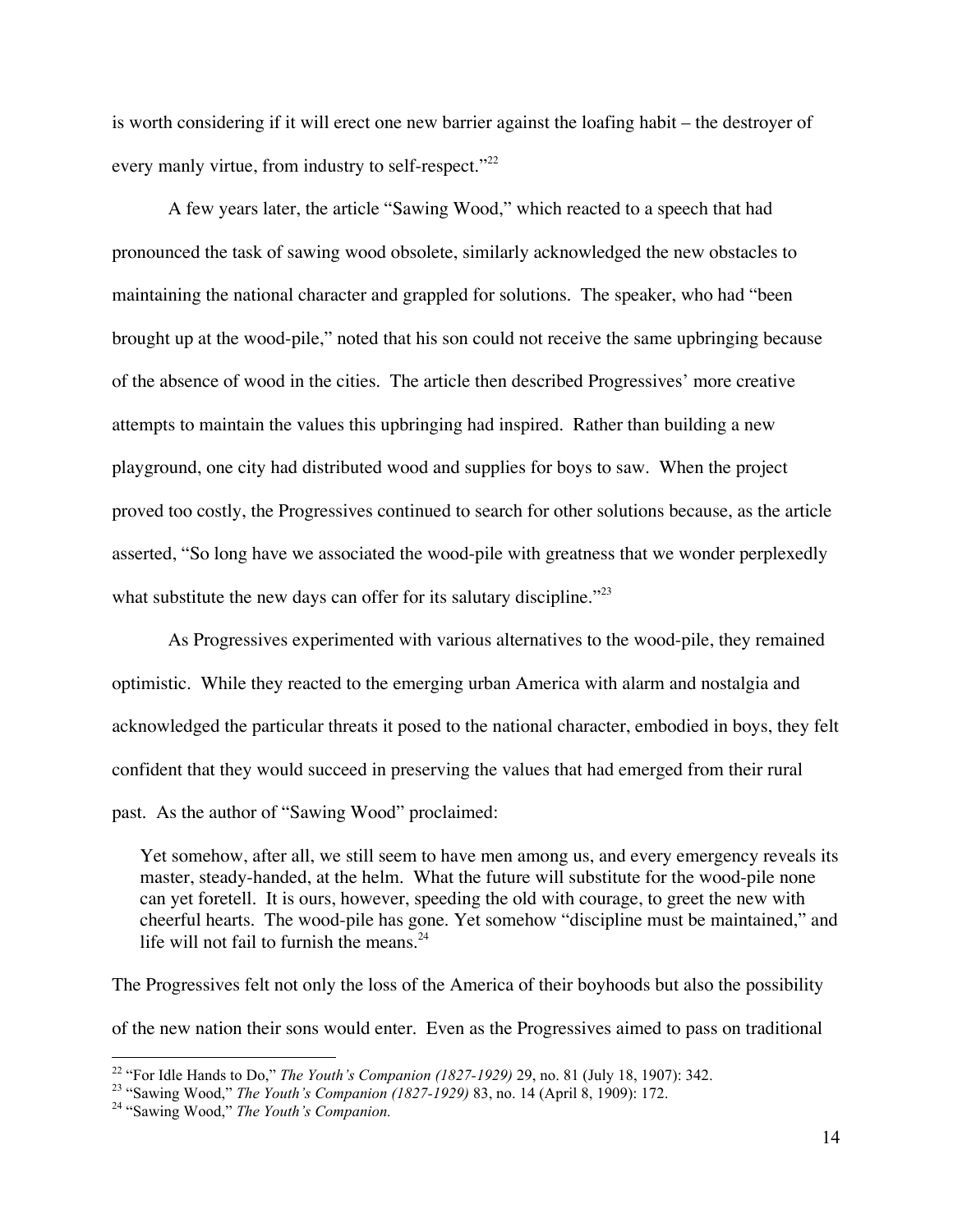values and an appreciation of the past, they also hoped to prepare the next generation to embrace the future. Under the Progressives' direction, young men might not only provide continuity between Americans' urban lives and shared history but also fulfill the nation's promise as a rising industrial and imperial power.

## **III. A Past Compatible with Progress: Teaching Boys to Embrace Modern Commercial and Technological Possibilities**

To prepare young men for their role in preserving the nation's past and embracing its future, the Progressives presented them with visions of America that showed the compatibility of modern progress with traditional values. Characteristic of the literature of *St. Nicholas* and *The Youth's Companion*, these models showed American boys how they might apply the traditional values of discipline, vigor, patriotism, and service to achieve commercial and technological progress in modern America. The Progressives represented the qualities they hoped to preserve from the past as not only compatible with modern America but further as crucial in advancing both individuals' and the nation's futures. Describing how the Progressives' excitement for the future matched their longing for the past, historian T.J. Jackson Lears has noted, "Antimodernism was not simply escapism; it was ambivalent, often coexisting with enthusiasm for material progress."25 In the essay "The Utopia of *St. Nicholas*: The Present as Prologue," historian Fred Erisman described how this ambivalence manifested itself in the literature of *St. Nicholas*. In asserting the utopian nature of the magazine's undertaking "to equip young readers to survive in – and to improve – the world in which they find themselves," Erisman noted that the periodical conveyed " in its non-fiction, a sense of the technological competence necessary to

 <sup>25</sup> T.J. Jackson Lears, *No Place of Grace: Antimodernism and the Transformation of American Culture, 1880-1920* (Chicago: University of Chicago Press, 1981), xiii.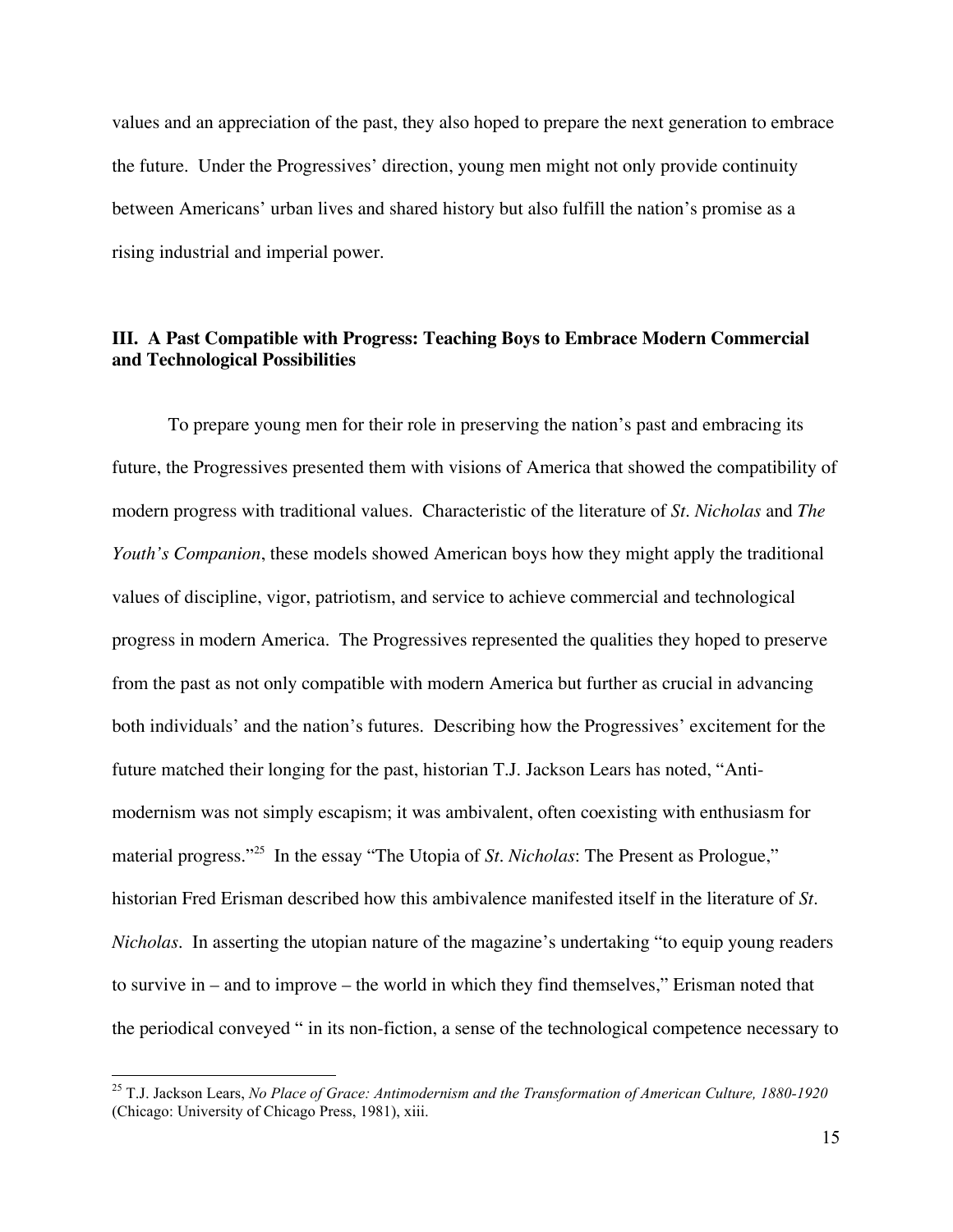prosper in an urban mechanized world, even as it present[ed], in its fiction, the professed values of the middle-class world of the American dream."26 Promoting such "technological competence" and "enthusiasm for material progress" within the context of traditional values, youths' periodicals encouraged the next generation both to personally capitalize on and patriotically fulfill the nation's potential as a modern power.

*St. Nicholas* conveyed modern technology and an understanding of it as underlying progress across America. In 1890, an article in *Harper's Bazaar* discussed the youths' periodical's positive contributions in molding American children. The article noted the inclusion of "timely articles" as a critical factor in the wholesome education the magazine offered. These pieces on "subjects of immediate interest" celebrated and explained a wide array of technological advances, including:

the use of light-houses and light-ships, cable-telegraphy, the method of stopping cars by a vacuum-brake, the management of the city fire department, the use of turret ships, torpedoes, torpedo boats in war, the telephone, the foretelling of the weather, the electric light...the cable railway, the elevated railway...<sup>27</sup>

Describing the approach behind *St. Nicholas*, the *Harper's Bazaar* article echoed the Progressives' hopes that coming to understand and appreciate technology would improve the next generation. The article concluded that reading "such stories" as the magazine published, "multitudes" of children inevitably became "better, more thoughtful, more refined, and in many ways another kind of children than those who have gone before them." Equipped with information and intellectually stimulated, these readers might then make more technological

**<sup>26</sup>** Fred Erisman, "The Utopia of *St. Nicholas:* The Present as Prologue," in *St. Nicholas and Mary Mapes Dodge*, ed. by Susan R. Gannon, Suzanne Rahn, and Ruth Anne Thompson (Jefferson, NC: McFarland & Co., 2004), 191-192. <sup>27</sup> "Childdren's Literature," *Harper's Bazaar* 23, no. <sup>49</sup> (December 6, 1890): 968.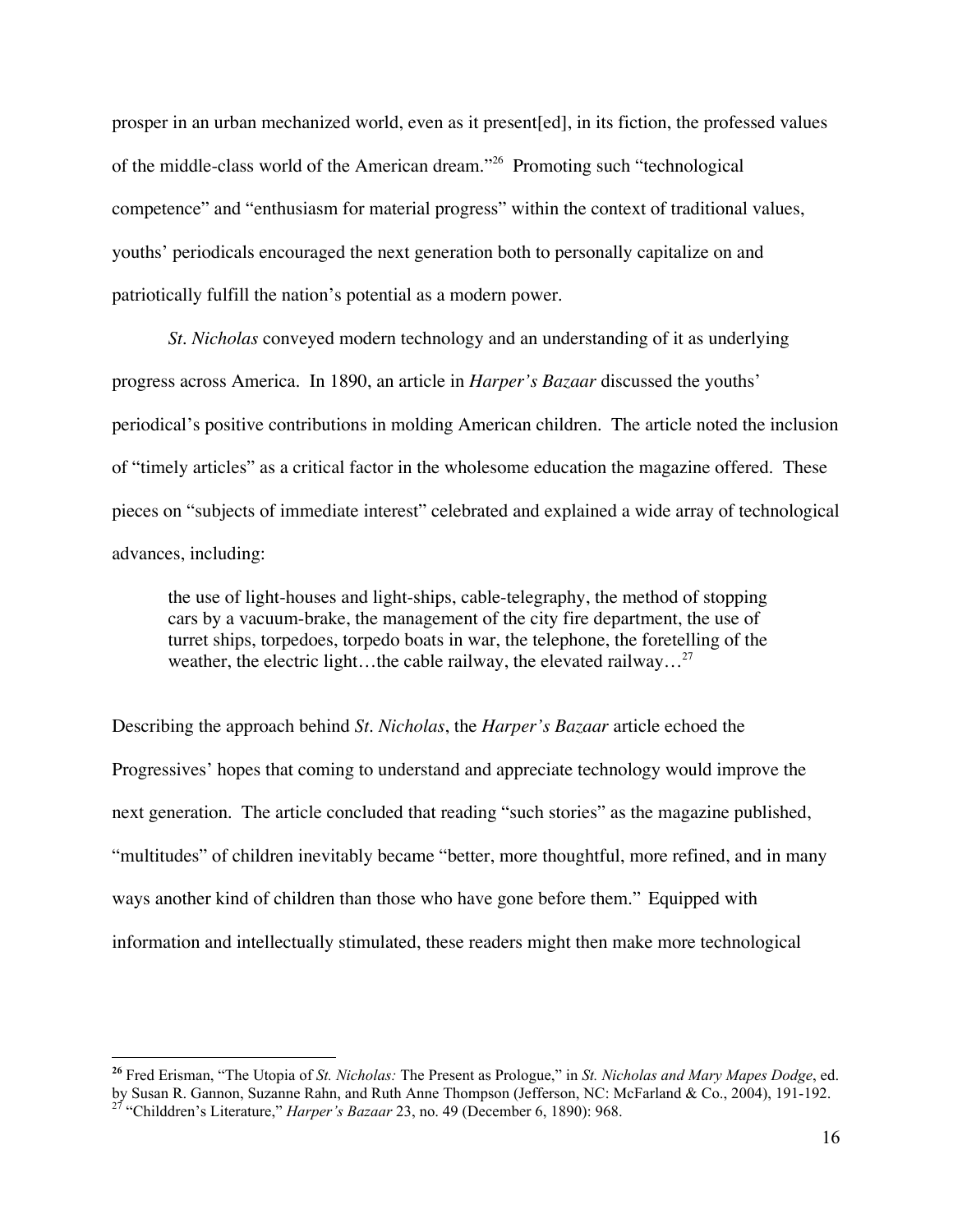advances. The article noted the periodical's success in inspiring further innovation, praising its "ingenious methods...to excite interest in scientific study."  $28$ 

*St. Nicholas* showed young readers that knowledge of technological advances and modern conditions even better facilitated progress when matched with the traditional values that had characterized rural America. During the 1880s, the series "Ready for Business; or, Choosing an Occupation: A Series of Practical Papers for Boys" anticipated the Progressives' belief that young men would succeed if they acted on both the traditional values of diligence and energy as well as an understanding of modern advances. In the introduction to the series, the author assured the reader that he had "no new or mysterious suggestions to make on *how* he can be successful." He repeated the most familiar lessons attributed to life in rural America, saying that, in any profession, a boy must "work hard and be attentive, always willing to learn, steady in his habits."<sup>29</sup> With this discipline, boys could more effectively put to use the information of modern developments in various fields, which the series presented. For example, the feature on "boatbuilding" explained that "in this age of steam and iron, the 'good old days' of ship-builders are a thing of the past" and advised boys that they would have to focus on "yachts and smaller crafts."30 This series anticipated Progressives' attempts to achieve progress by combining a traditional work ethic with the recognition of a new America based on technological innovation.

A few years later, the article "The Boyhood of Edison" reflected the Progressives' efforts to provide boys with models of the success of this approach. The profile showed that the inventor's "industry and concentration," combined with his scientific curiosity and knowledge, accounted for his illustrious career. His father revealed that Edison's "earliest amusements were

<sup>&</sup>lt;sup>28</sup> "Childdren's Literature," *Harper's Bazaar*.<br><sup>29</sup> George J. Manson, "Ready for Business," *St. Nicholas; an Illustrated Magazine for Young Folks (1873-1907)* 12, no. 1 (November 1884): 49.

<sup>&</sup>lt;sup>30</sup> George J. Manson, "Ready for Business; Or, Choosing an Occupation," *St. Nicholas; an Illustrated Magazine for Young Folks (1873-1907)* 13, no. 9 (July 1886): 698.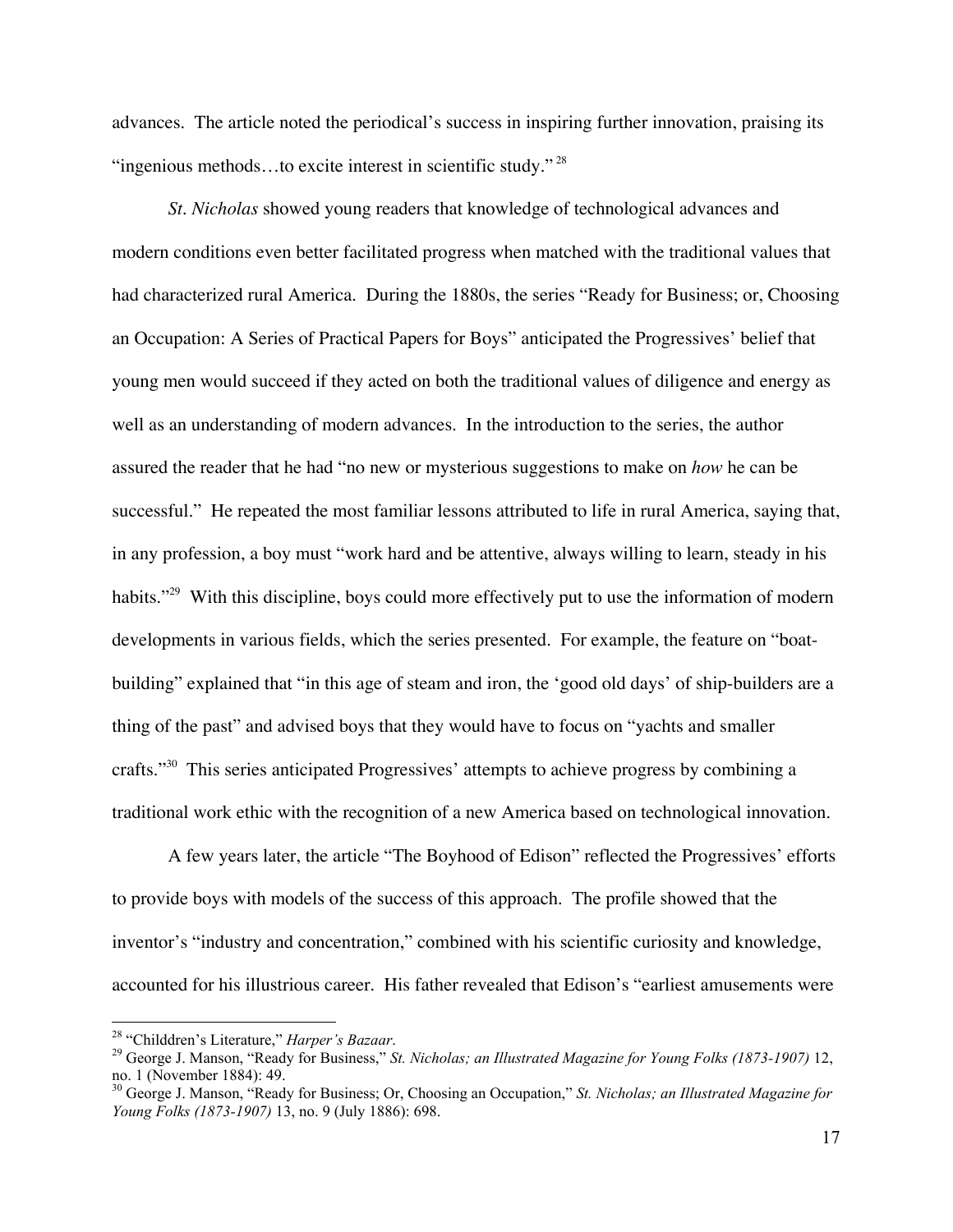steam-engines and mechanical forces." As Edison pursued this interest with discipline and initiative, he amassed a broad knowledge of modern technology. The article praised his undertaking, noting, "He read everything on electricity that he could get; he besieged the telegraph offices and the railroad shops along the line" and tried "to solve for himself the why and wherefore of the steam horse's construction." Although the article recounted that Edison had been ridiculed as an eccentric boy, he proved a visionary genius and model for young American men because he developed an appreciation for the technological innovations that pervaded the modern nation while also pursuing further advances with the discipline that Progressives attributed to the rural past.<sup>31</sup>

The profile of Edison as well as other stories from *St. Nicholas* and *The Youth's Companion* taught American boys to embrace not only technological advances but also the commercial opportunities that such a modernized America presented. "The Boyhood of Edison" identified the first display of Edison's "inventive genius" as his initiative to use the new national infrastructure to improve his business selling newspapers on trains. During the War, Edison "hit upon the novel idea of telegraphing, in advance of his train, the head-lines of the war-news columns, which were promptly bulletined at the stations. When the train arrived his papers sold with electric speed." Rather than criticizing Edison for taking advantage of a wartime market, *The Youth's Companion* praised his enterprise and taught young readers that business interests did not conflict with traditional patriotism. Commercial interest not only proved compatible with the traditional patriotic character but also benefited from the energy the nation's rural past had inspired among young men. As the profile in the *St. Nicholas* noted, "Had Edison been a less energetic boy, he might have remained to this day a vender of news."32 *St. Nicholas* not only

<sup>31</sup> McCabe, "The Boyhood of Edison," *St. Nicholas.* <sup>32</sup> McCabe, "The Boyhood of Edison," *St. Nicholas.*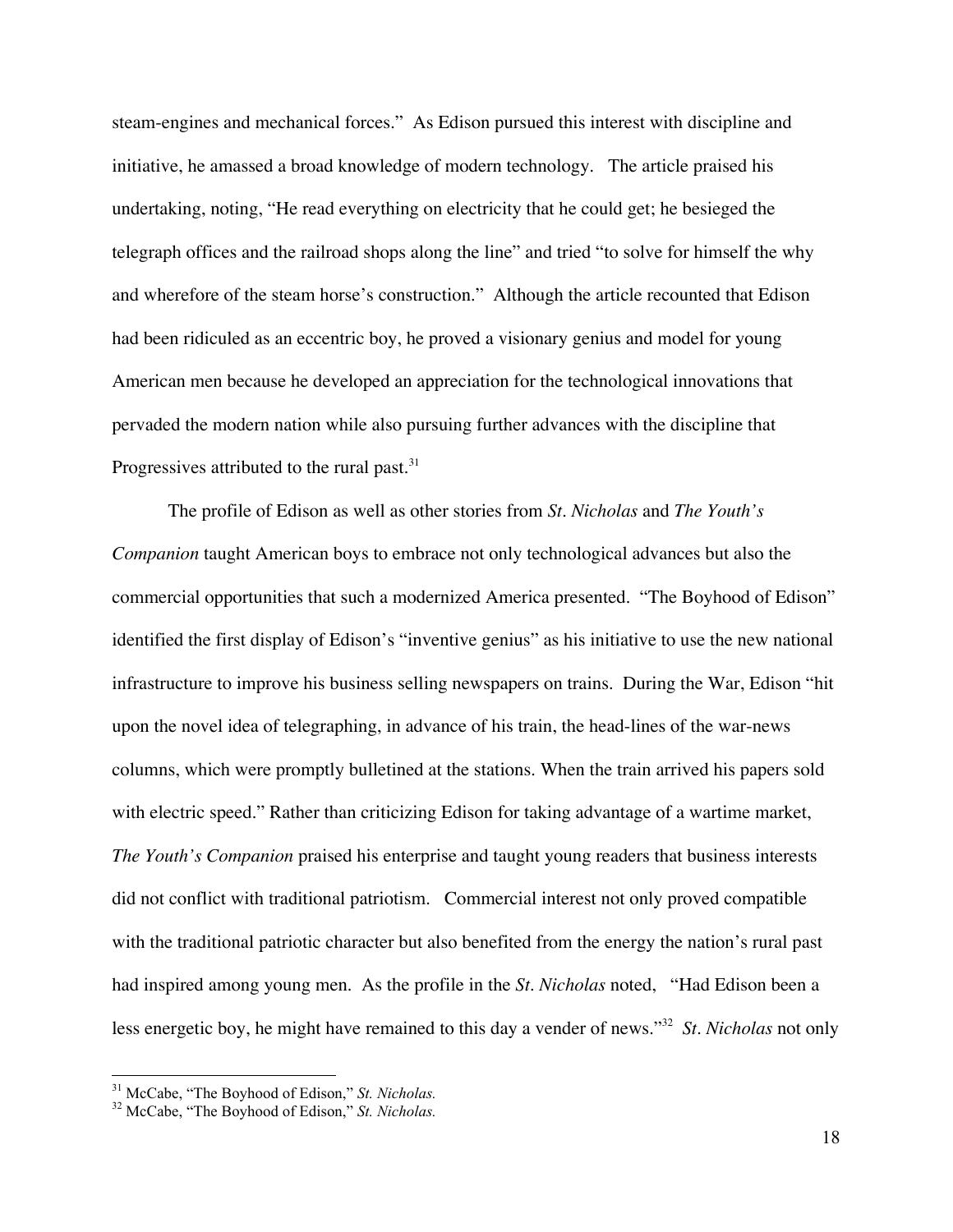encouraged boys to embrace the business possibilities that arose in a modernized America but showed them the relevance of the nation's traditional values in this pursuit.

The *St. Nicholas* story "Stalled at Bear Run" provided young readers with a realistic depiction of modern America, in which entrepreneurship and the traditional ideal of service coincided. Set against the background of the tumultuous economy and labor unrest of the 1890s, the story recounted the adventures of Ulvig, a seventeen-year old whose parents had immigrated from Norway and eventually settled in Northern California. After his father's death, Ulvig helped his mother with the family bakery and hoped to find work in the mines. Similar to Edison, Ulvig first displayed an entrepreneurial spirit by capitalizing on the new national infrastructure of the railroads. When a train became stuck in a snowdrift and the men of the town remained "puzzled" as to how to supply the passengers with food, Ulvig "decided to answer the question in a practical way." Mounting his Scandinavian skis, Ulvig reached the train and sold sandwiches from the bakery to the conductor to distribute. Ulvig then returned to town, where he publicized the train's predicament and rallied volunteers to dig it out. Having transported the volunteers one by one over the snow on his "drag," Ulvig returned to the train. There he discovered that his father's long-lost sister and her wealthy Boston merchant husband were passengers on the train and had recognized the family name on the bakery advertisements on the sandwich wrappers. At the conclusion, Ulvig and his mother departed to the east coast to enjoy an easier life with their reunited family.<sup>33</sup>

Ulvig's success story proved that young American men could profit from the emerging consumer society even by maintaining a commitment to service. Traditional conscientiousness and discipline did not preclude their participation in modern American business but rather

 <sup>33</sup> Thomas Holmes, "Stalled at Bear Run," *St. Nicholas; an Illustrated Magazine for Young Folks (1873-1907)* 23, no. 6 (April 1896): 502.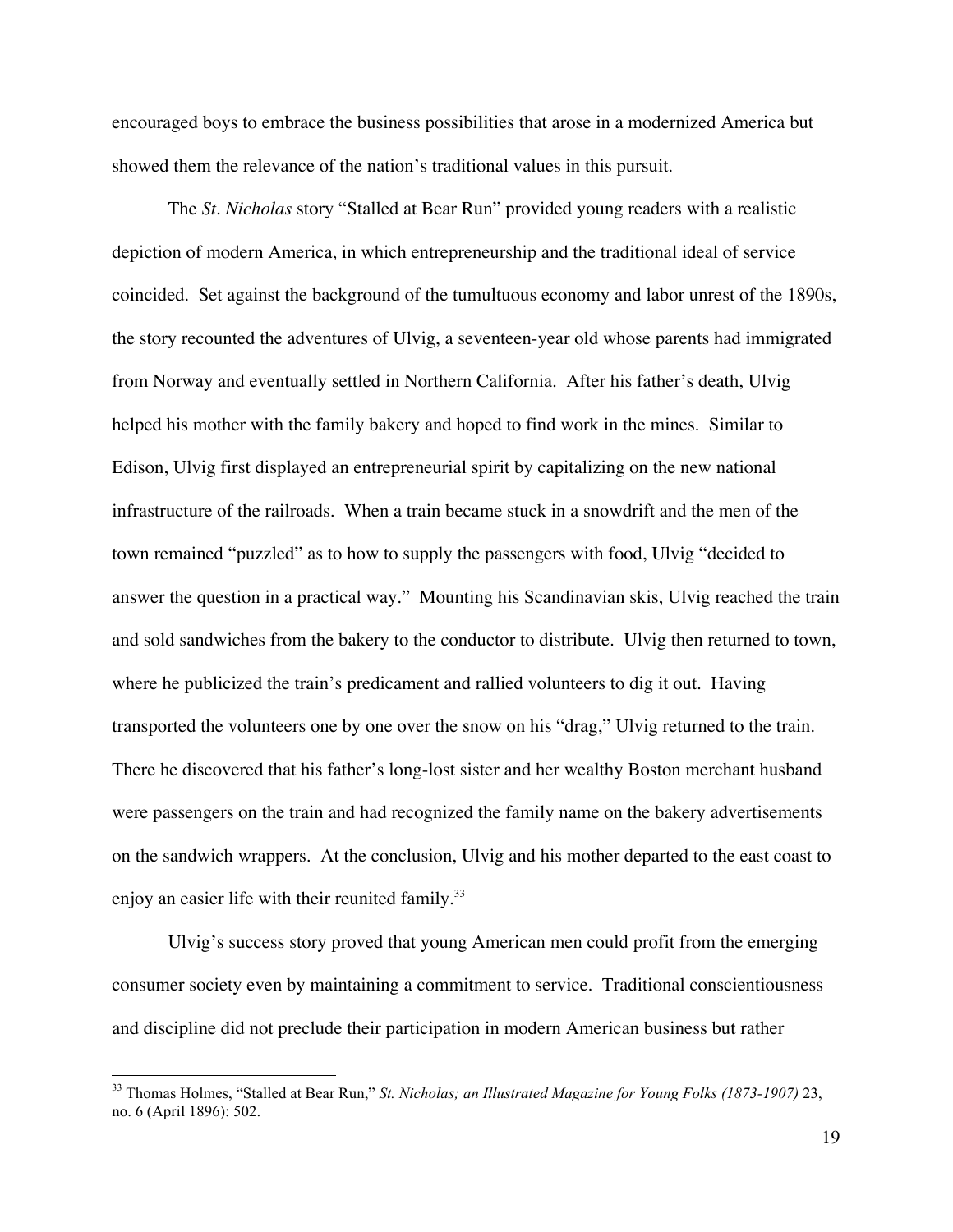enhanced it. Charitable and entrepreneurial instincts proved compatible as Ulvig sold the sandwiches to help the passengers and support his mother by "'earn[ing] some money.'" In fulfilling these goals, he was rewarded for not only his hard work but also his business techniques. His advertisements on the wrappers facilitated his reunion and future with his rich aunt, while his talk in town generated positive publicity. Before going to sell the sandwiches, Ulvig "made the purpose of his undertaking known, and the shouts and cheers that followed him as he glided down the cañon, proved his popularity." The townspeople did not criticize his enterprise as exploiting a desperate market but rather praised his ability to earn money by providing a service. Ulvig's individual interest and that of the larger group coincided, and the group prospered because he pursued his personal ambitions. The unexpectedly high profit from the sandwich sale further sanctioned Ulvig's motives and endeavor. His unadulterated success encouraged other boys to enter the modern American business world, which was emerging from the nation's new technology and consumer demand. Consistent with the founder Mary Mapes Dodge's goal that *St. Nicholas* would communicate "a great deal of instruction and good moral teaching" but only through "hints dropped incidentally here and there," the story taught readers this lesson through implication rather than explicit instruction.<sup>34</sup> Ulvig's tale suggested that by remaining both open to commercial practices and committed to discipline and service, boys could achieve progress in their own lives and benefit their fellow Americans. As a secondgeneration immigrant, Ulvig also illustrated the prosperity and happiness that resulted from fully adopting both traditional and innovative American values. The story's realistic backdrop of life in a mining town and the forces at play in the 1890s made Ulvig's approach a convincing model that young boys could actually apply in the real America.<sup>35</sup>

<sup>34</sup> Dodge, "Children's Magazines," 17. <sup>35</sup> Holmes, "Stalled at Bear Run," *St. Nicholas.*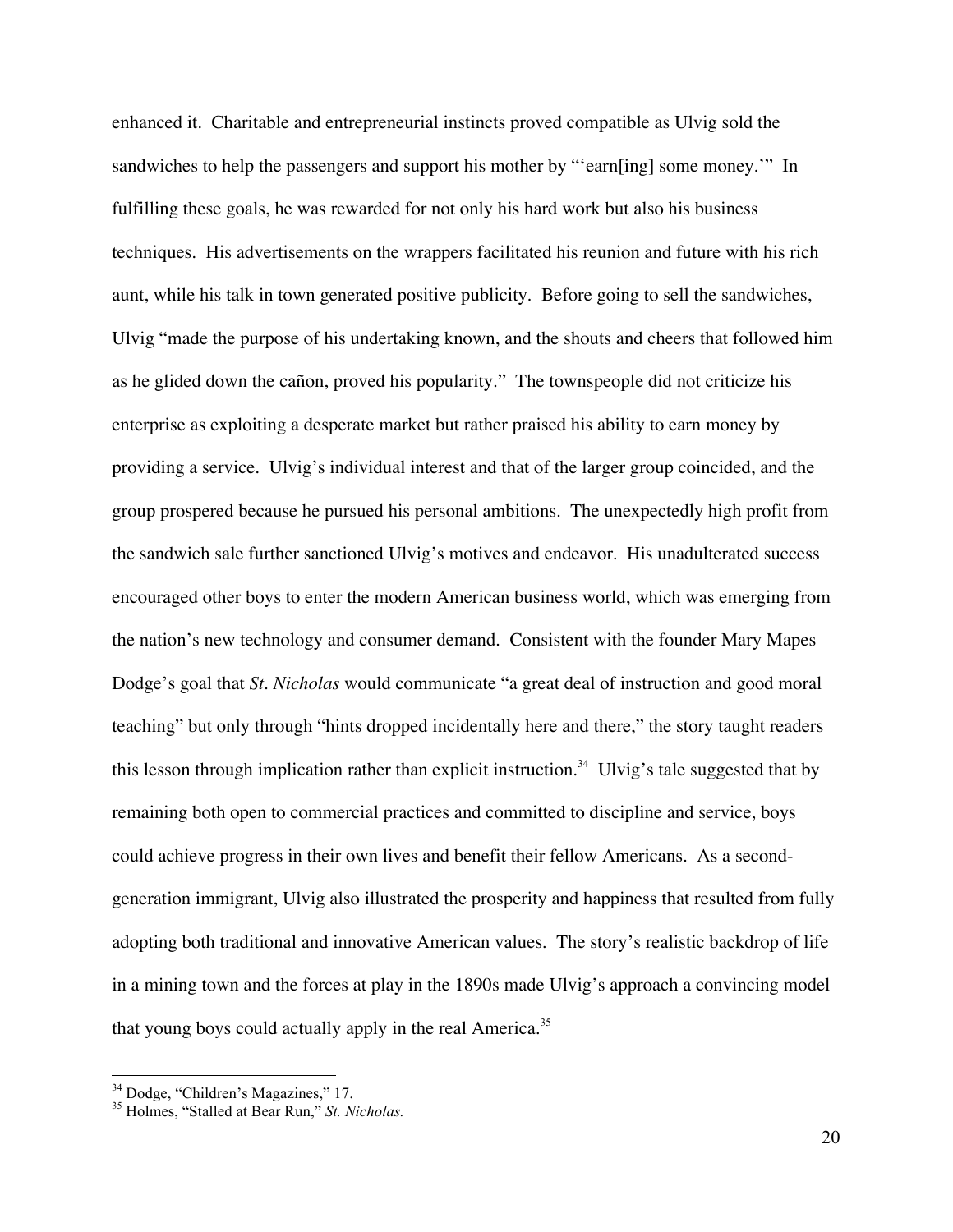A decade later, articles in *The Youth's Companion*, describing real-life American entrepreneurs who shared Ulvig's resourcefulness, again brought together aspects of the nation's rural past and business future in the lives of young men. "Keeping the Boys at Home" recounted how a Kansas farmer, who viewed his family as "a pure democracy in which every member is a citizen," had provided his children with shares in the farm. His two sons Fred and John had accumulated capital, rented adjacent plots of land, and earned a significant profit "without neglecting their home duties or their schooling."36 This story showed boys that, through the individual freedoms and equal rights that the American political tradition guaranteed for them, they could embrace the spirit of entrepreneurship spreading across the modern business nation. At the same time, they could retain not only the qualities but even the lifestyle of rural America. Although preserving the rural lifestyle proved difficult given the realities of urban America, the article's lesson in the compatibility of Americans' traditional qualities and modern enterprise remained convincing as long as the nation retained a commitment to democracy.

## **IV. Conclusion: The Progressives' Difficulties in Molding and Controlling "Irrepressible Children of Freedom"**

The Progressives developed a preoccupation with boyhood as the bridge between America's rural past and modern future at a time when the transition to maturity evoked the position of the nation. They viewed the decades of the Progressive Era as formative years for their country. America approached the brink of maturity as a modern imperial power, undergoing rites of passage and seeking to assert itself on the international scene. At home, urbanization transformed the national landscape, and the Progressives' own boyhoods came to represent that nation's past while the future took shape in the lives of their sons. The Progressive

 <sup>36</sup> "Keeping the Boys at Home," *The Youths's Companion (1827-1929)* 83, no. <sup>27</sup> (July 8, 1909): 332.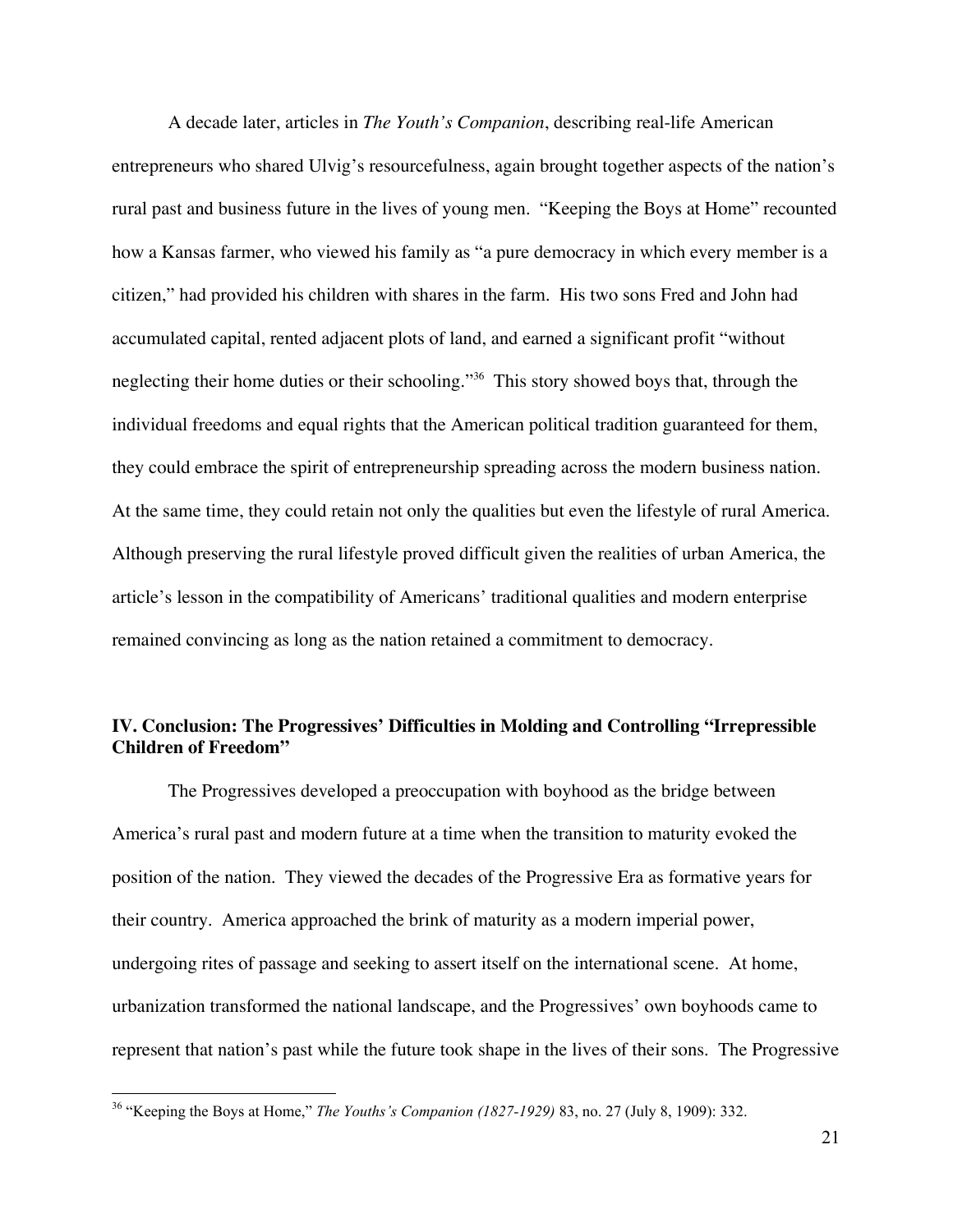impulse to seek control prompted their attempts to determine America's future by molding the rising generation. The literature of youths' periodicals taught boys to combine the attributes fostered in rural America with the drive for progress and profit characteristic of the modernized nation. These efforts to shape young readers revealed the Progressives' nostalgia for the America of their memories and alarm at conditions in the urban nation as well as their ambitions to fulfill the potential of their expanding nation. As the Progressives tried to guide their nation's transition to maturity by molding their sons, they exposed their anxieties and optimism about their ability to exert control both within their families and across America.

The depiction of an American boy in the *Youth's Companion* story "On Washington's Eyebrow," appearing in 1896, powerfully illustrated the link between the development of young men and that of the nation. The story recounted Harry Boyd's celebrations of Washington's birthday. As the only boy aboard an American steamship near the Cape Verde Islands, Harry felt "a sense of being the sole patriot" among the one-hundred-and-fifty American passengers. While captain's orders prohibited Harry from properly honoring Washington and resisting "the ruthless hand of tyranny" by setting off firecrackers at dawn, he devised another way to commemorate the "Father of his Country" when they reached land. At Porto Grande, Harry saw "the biggest old statoot of George Washington that there is in the world," a landscape shaped exactly in the Founder's profile. For Harry, the shape of the land represented nature's justification for U.S. imperialism; the story noted, "It seemed quite absurd to [him] that any nation but one should own such a head of Washington. Obviously nature had intended the starspangled banner to wave over these islands." To claim the territory as American, Harry set off to raise the American flag on the tree that formed Washington's eyebrow. As he climbed the tree, he encountered several natives, who in broken and silly English, demanded him to "Come-a-

22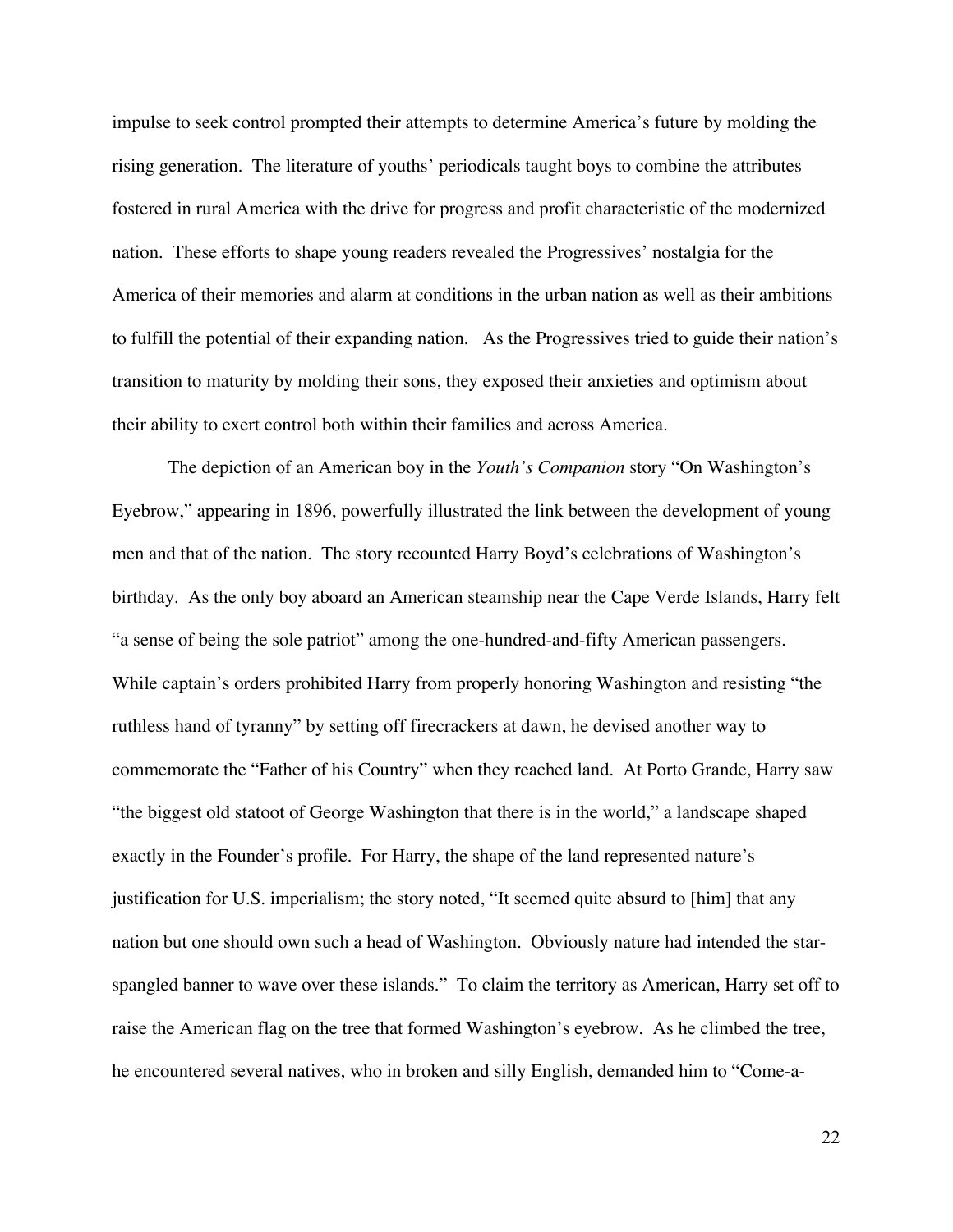down, you!" and began to cut down the tree. Harry responded with cheeky confidence, masking his alarm. By throwing rocks at the natives (whom the article describes as "rascals – for they really were robbers, as it turned out afterward"), Harry slowed their sawing and allowed enough time for members of the ship's crew to respond to his signal of distress, the upside down American flag he had raised. $37$ 

As an adolescent American male, Harry Boyd evoked the position and ideals of his nation during the Progressive Era. At the brink of maturity and surrounded by authority figures from an older generation, Harry set out to prove his independence while similarly asserting his young nation's position among the more established imperial powers. As Harry ventured into exotic lands and encountered the natives, his country, with similar natural justifications, patriotic fervor, violence, and racist perspectives, sought control over foreign lands and peoples. These adventures represented rites of passage for both the boy and the nation. In addition to his state of development, Harry's character also reflected national trends of the Progressive Era. His resourcefulness, energy, patriotic spirit, and commitment to national service corresponded to the ideal traits Progressives hoped to preserve in American boys. As urban forces undermined the rustic strength and discipline rural America had instilled, Progressives held up models like Harry, whom the ship's senior quartermaster praised as "'a boy that was a *real* boy and no putty about him.'" Harry displayed resourcefulness in devising both his commemorative acts and his escape and took patriotic initiative in his attempts to annex the island for his country. As the captain deemed him, Harry was "simply a child of freedom, always 'breaking out in a new place' …and quite irrepressible."38

 <sup>37</sup> H.H. Lewis, "On Washington's Eyebrow," *The Youth's Companion (1827-1929)* 70, no. 8, (September 17, 1891): 94. <sup>38</sup> Lewis, "On Washington's Eyebrow," *The Youth's Companion.*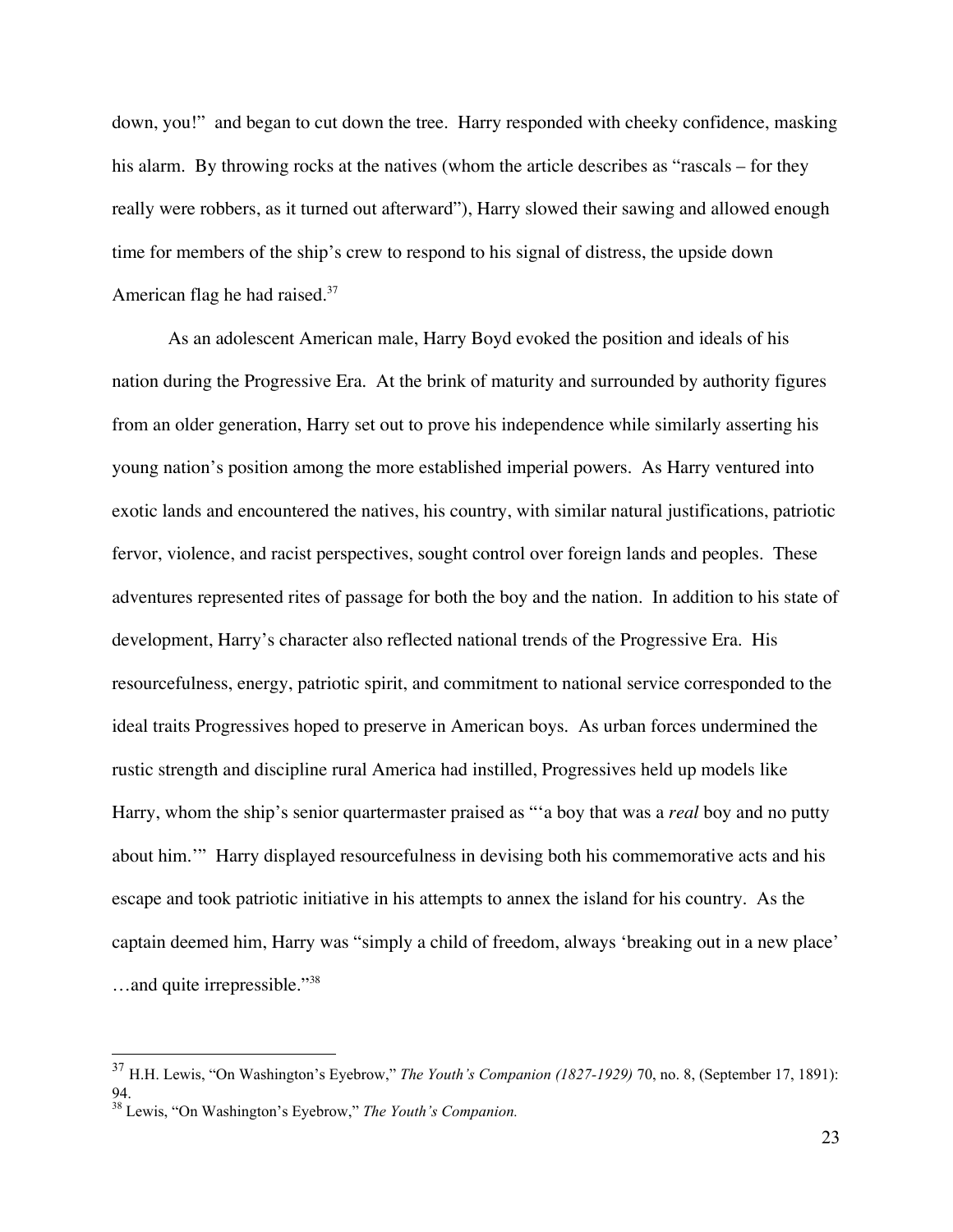Harry's story, however, captured not only America's position and ideals during the Progressive Era but also, perhaps inadvertently, the dangers the maturing nation faced. Even if the Progressives succeeded in their endeavor to preserve in young men the qualities associated with rural America while encouraging them to capitalize upon modern possibilities, they would not necessarily ensure a controlled and prosperous future for their nation. At the end of "On Washington's Eyebrow," Harry returned to the ship, where the captain greeted him, saying, "'Well, sir, you got into a nice scrape I hear...This will be a lesson to you, I hope."" Although Harry assured the captain that he had learned from his experience and that "'It was a foolish thing to do," his final words revealed that he felt little regret. With both an air of wistfulness and patriotic exuberance, Harry looked ahead to future encounters when he declared, "'but if I'd taken my rockets with me – cricky! I'd have made those rascals jump!" $39$  This exchange demonstrated that even if the Progressives' youth literature and organizations molded the next generation to preserve their past and honor the nation, they would still face difficulty in controlling America's future. Whether "irrepressible" children of freedom or city loafers, the American boys of the rising generation would resist control. And whether these young Americans would channel their boyish impulses and become mature and intelligent participants in the modern world remained to be seen. The Progressives watched both their sons and nation slip from their grasp and enter an unfamiliar future.

 <sup>39</sup> Lewis, "On Washington's Eyebrow," *The Youth's Companion*.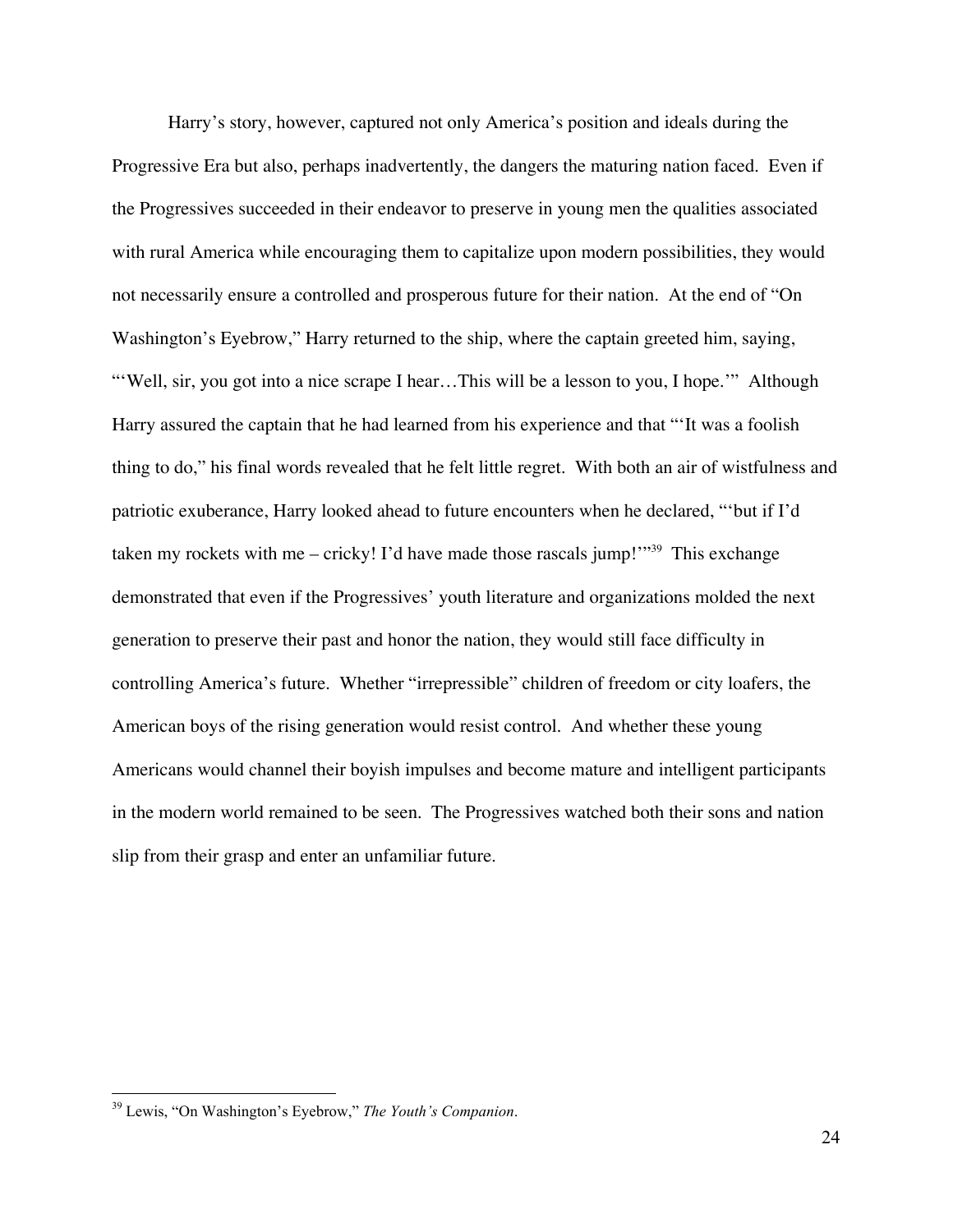### **Bibliography**

#### **Primary Sources:**

- "Advertisement 1." *The Youth's Companion (1827-1929)* 65, no. 21 (May 26, 1892): 296.
- "Advertisement 6." *The Youth's Companion (1827-1929)* 65, no. 43 (October 27, 1892):530.
- "Advertisement 5." *The Youth's Companion (1827-1929)* 64, no. 12 (March 19, 1891): 165.
- Bates, L.J. "How Patriot Decorated." *The Youth's Companion (1827-1929)* (May 28, 1896): 273.
- Black, Alexander. "The Boyhood of Michael Angelo." *St. Nicholas: an Illustrated Magazine for Young Folks (1873-1907)* 18, no. 3 (January 1891): 217.
- Chapman, Frank M. "A City Playground." *St. Nicholas; an Illustrated Magazine forYoung Folks (1873-1907)* 18, no. 8 (June 1891): 609.
- "Childdren's Literature." *Harper's Bazaar* 23, no. 49 (December 6, 1890): 968.
- "City Growth." *The Youth's Companion (1827-1929)* 64, no. 38 (September 17, 1891): 496.
- Dodge, Mary Mapes. "Children's Magazines." *St. Nicholas and Mary Mapes Dodge*, edited by Susan R. Gannon, Suzanne Rahn, and Ruth Anne Thompson, 13-17.Jefferson, NC: McFarland & Co., Inc., Publishers, 2004.
- "For Idle Hands to Do." *The Youth's Companion (1827-1929)* 29, no. 81 (July 18, 1907): 342.
- Holmes, Thomas. "Stalled at Bear Run." *St. Nicholas; an Illustrated Magazine for Young Folks (1873-1907)* 23, no. 6 (April 1896): 502.
- Lathrop, George Parsons. "Our Secret Society." *St. Nicholas: an Illustrated Magazine for Young Folks (1873-1907)* 23, no. 2 (December 1895):140.
- Lewis, H.H. "On Washington's Eyebrow." *The Youth's Companion (1827-1929)* 70, no. 8 (September 17, 1891): 94.
- Manson, George J. "Ready for Business." *St. Nicholas; an Illustrated Magazine for Young Folks (1873-1907)* 12, no. 1 (November 1884): 49.
- Manson, George J. "Ready for Business; Or, Choosing an Occupation." *St. Nicholas; an Illustrated Magazine for Young Folks (1873-1907)* 13, no. 9 (July 1886): 698.
- McCabe, Linda Rose. "The Boyhood of Edison." *St. Nicholas: an Illustrated Magazine for Young Folks (1873-1907)* 20, no. 10 (August 1893): 761.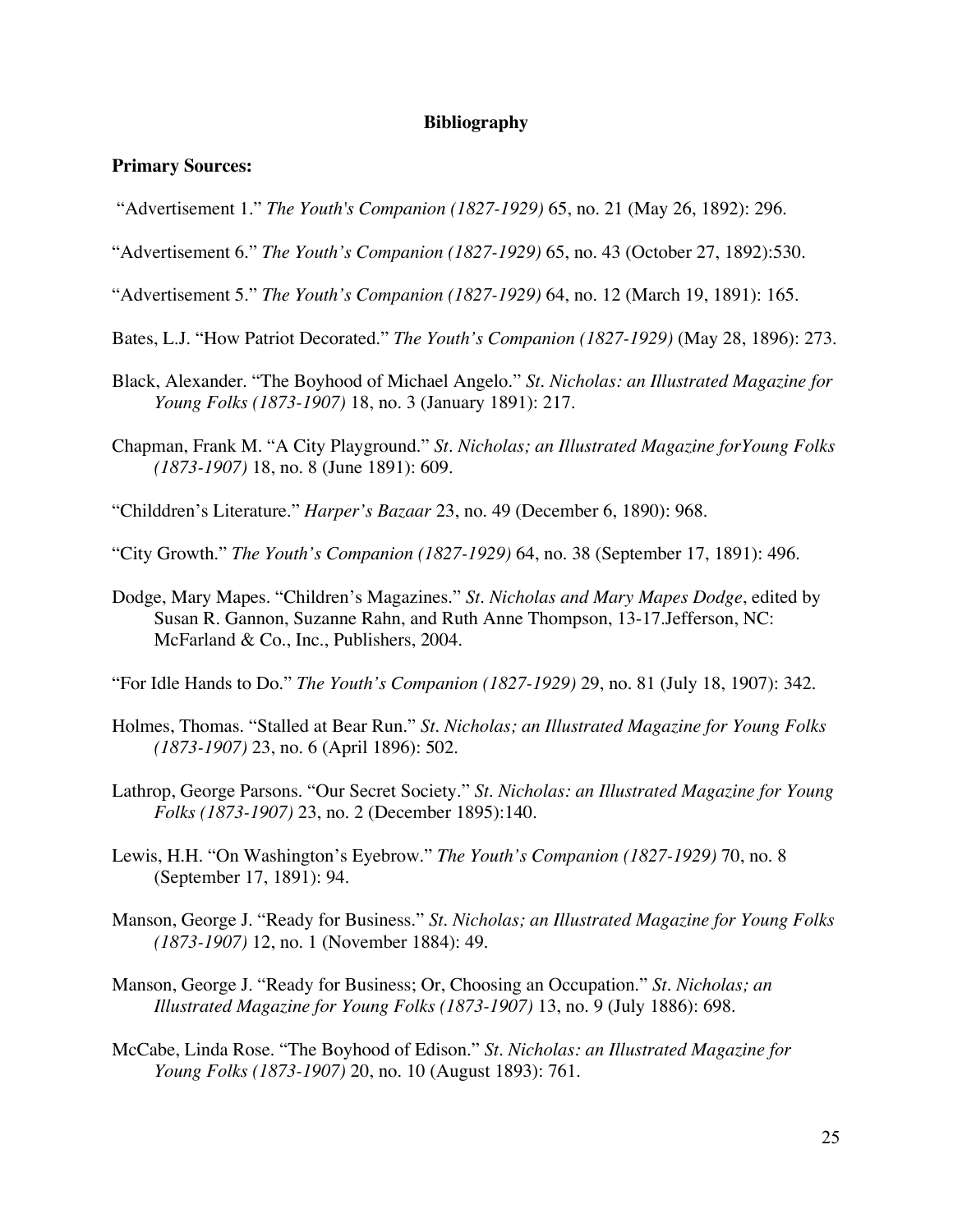- Ralph, Julian. "Plain Truths About Hunting." *St. Nicholas: an Illustrated Magazine for Young Folks (1873-1907)* 18, no. 10 (August 1891): 755.
- "Sawing Wood." *The Youth's Companion (1827-1929)* 83, no. 14 (April 8, 1909): 172.
- Sawyer, Walter Leon. "The City and Country Club." *The Youth's Companion (1827-1929)* 80, no. 32 (August 9, 1906): III.
- Sturdevant, L. H. "Elizabethan Boys." *St. Nicholas: an Illustrated Magazine for Young Folks (1873-1907)* 27, no. 3 (January 1900): 200.

#### **Secondary Sources:**

- Cohoon, Lorinda B. *Serialized Citizenships: Periodicals, Books, and American Boys, 1840- 1911.* Lanham, MD: The Scarecrow Press, 2006.
- Erisman, Fred. "The Utopia of *St. Nicholas: The Present as Prologue*." In *St. Nicholas and Mary Mapes Dodge*, edited by Susan R. Gannon, Suzanne Rahn, and Ruth Anne Thompson, 191-196. Jefferson, NC: McFarland & Co., Inc., Publishers, 2004.
- Fuller, Wayne E. "The Rural Roots of Progressive Leaders." *Agricultural History* 42, no. 1 (Jan., 1968): 1-14. *J. Stor.* Database on-line. Accessed October 23, 2007.
- Gilmore, Glenda. *Who Were the Progressives?* New York: Palgrave, 2002.
- Hill, Matthew and Ingrid Satelmajer. "Introduction to *The Youth's Companion.*"Available from http://www.wam.umd.edu/~redman/ed/edcompframes.htm. Internet; accessed 4 September 2007.
- Ketts, Joseph F. *Rites of Passage: Adolescence in America 1790 to the Present*. NewYork: Basic Books, Inc., 1977.
- Lears, T.J. Jackson. *No Place of Grace: Antimodernism and the Transformation of American Culture, 1880-1920*. Chicago: University of Chicago Press, 1981.
- MacLeod, Anne Scott. *American Childhood: Essays on Children's Literature of the Nineteenth and Twentieth Centuries*. Athens, GA: University of Georgia Press, 1994.
- Macleod, David I. "Act Your Age: Boyhood, Adolescence, and the Rise of the Boy Scouts of America." *Journal of Social History* 16, no. 2 (Winter 1982): 3.
- Macleod, David I. *The Age of the Child: Children in America 1890-1920*. New York:Twayne Publishers, 1998.